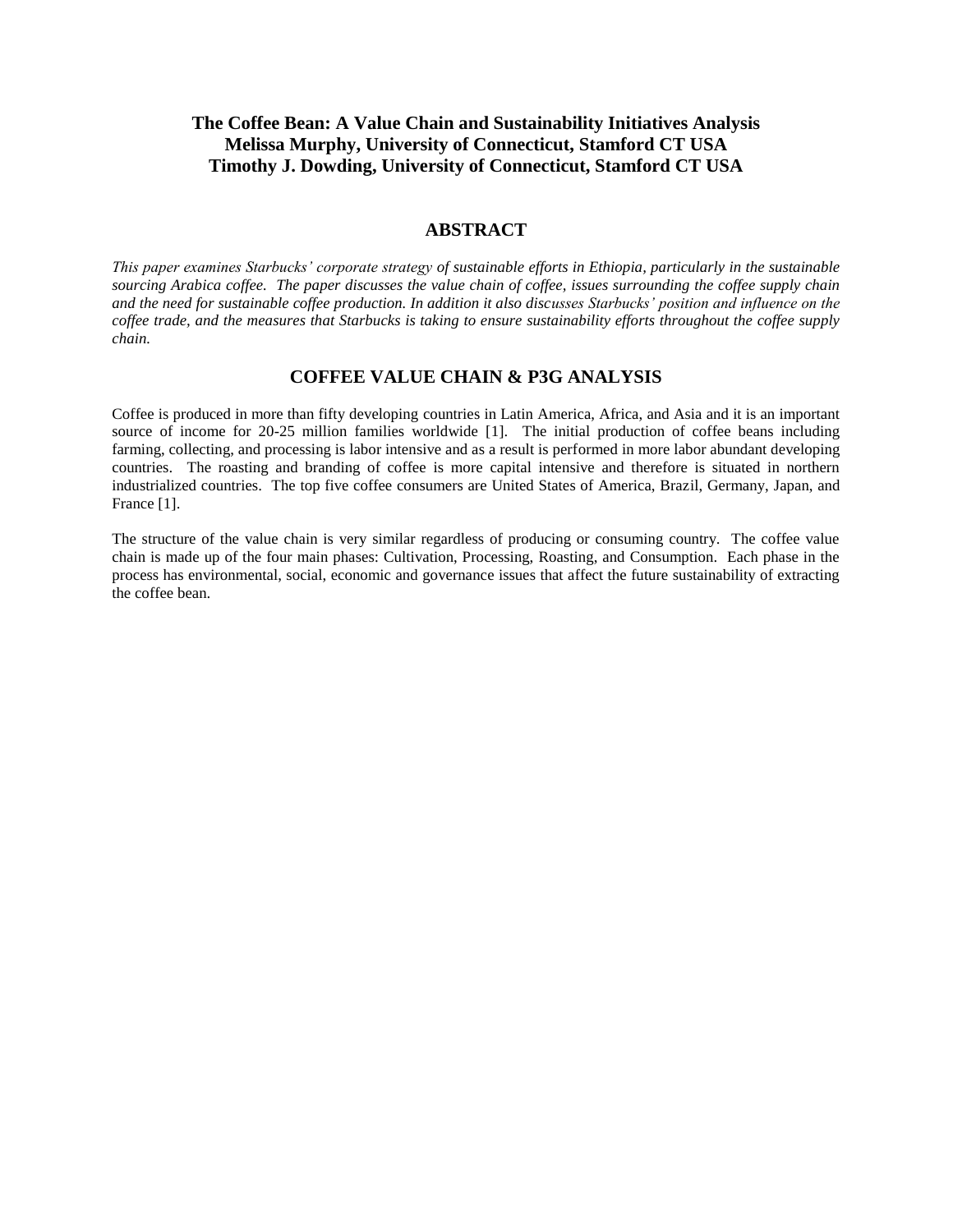

# **FIGURE 1: THE COFFEE VALUE CHAIN**

# **Cultivation**

The coffee cultivation process begins with a coffee cherry. Coffee cherries are differentiated by type and natural conditions such as altitude, latitude, and volcanic soil. A coffee plant usually starts to produce flowers 3–4 years after it is planted, and it is from these flowers that coffee cherries appear, with the first useful harvest possible around 5 years after planting. Cherries typically ripen and are harvested around eight months after the emergence of the flower. In most countries, coffee cherries are picked by hand which is a very labor intensive and difficult process. After about twenty years the coffee tree's productivity diminishes, however with correct handling trees can bear cherries for more than fifty years. There are two types of coffee beans: Robusta and Arabica. Robusta coffee has a harsher taste, twice the caffeine content, can be grown at sea level, and is more resistant to pests and diseases than Arabica. Arabica coffee is known for its higher quality, but can only be produced in warmer temperate zones or in highlands of tropical zones and has a shorter ripening period of about six months [2]. The inputs needed to maximize the coffee cultivation process are fertilizer and pesticides. The outputs from coffee cultivation are emissions including nitrogen, phosphorous, and pesticide [3].

# **Processing**

Once coffee berries are collected they are then transported to processing mills. Cost for transportation from the field to the mill can be significant depending on the distance between the farm and the producing mill. Once the berries arrive at the mill they are processed, sorted, and graded by size, weight, and form. Processing of coffee is the method of converting the raw fruit of the coffee cherry into the green (dried) coffee beans. There are two processing methods: wet and dry process. The wet process requires a lot of effort, time, water, and therefore money. The coffee cherries are sorted by immersion in water; bad or unripe cherries float and the good ripe cherries sink. The ripe cherries are then machine cleaned by pressing the fruit in water through a screen. Lastly, the beans are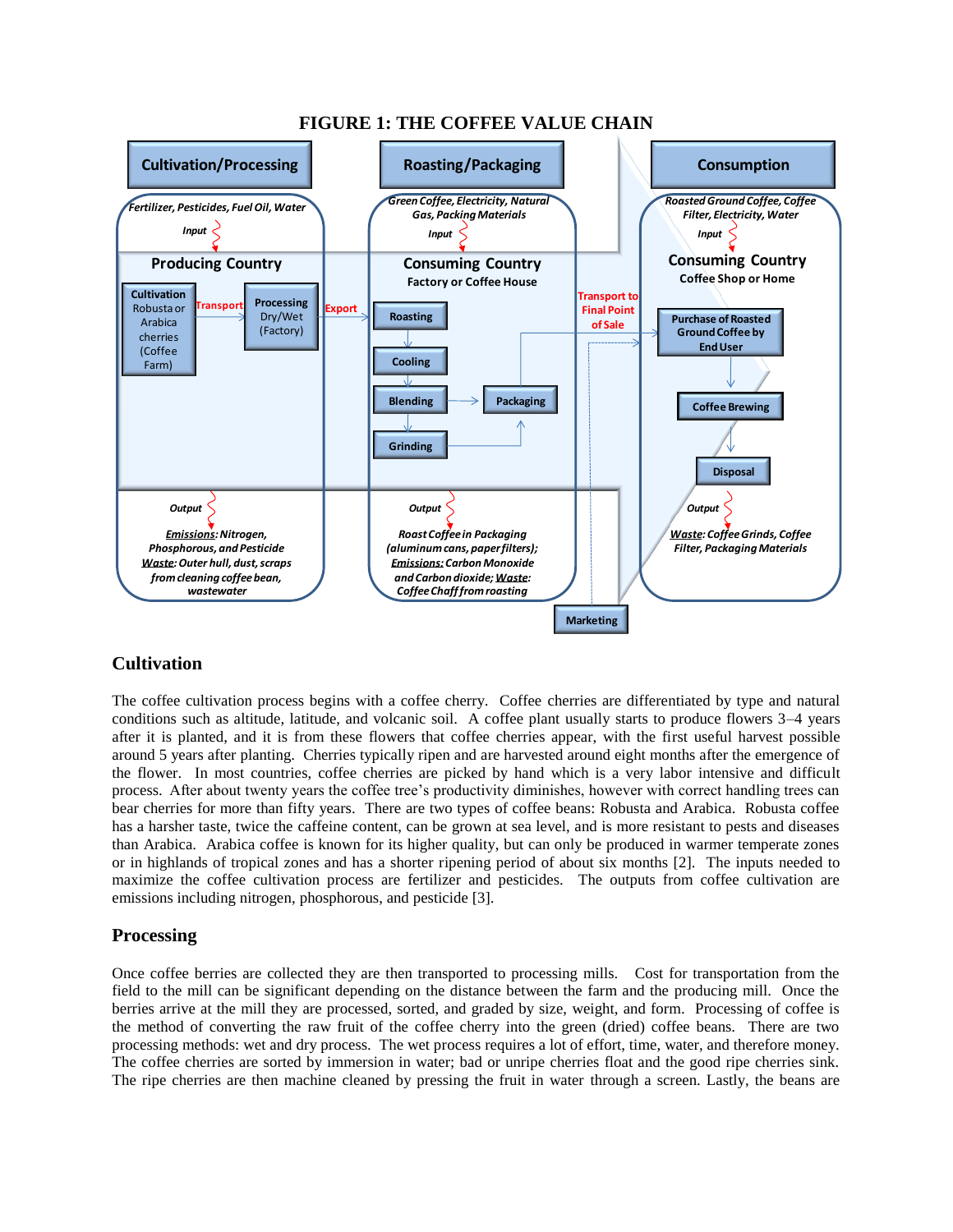dried either by the sun or by machines. The dry process involves sorting and cleaning cherries by hand and then placing them in the sun to dry naturally or using a machine to speed up the drying process. This is very common on small or medium plantations and in regions where temperatures are warmer and supplies of clean, fresh, water are not plentiful [2]. Inputs needed for the processing phase are the coffee cherries, water (for the wet processing method), and fuel oil for machine drying. The output of the processing phase are green (dried) coffee beans and solid waste including the outer hull, dust, and scraps from cleaning the cherries which are typically disposed [3]. The green beans are then classified, graded, and exported to the consuming country for roasting and packaging.

# **CULTIVATION / PROCESSING IMPACTS ON P3G ELEMENTS**

Because both cultivation and processing take place in the producing country, the impacts these phases have on most of the P3G elements are similar. Issues relating to people, profit, and governance are the same for both cultivation and processing; however each phase has an independent impact on the planet.

### **People**

In most coffee producing countries harvesting and processing laborers work under extremely poor conditions. On the farms, coffee laborers are involved with every aspect of the growing/harvesting process. They are involved in weeding, spraying, picking and weighing the coffee berries. In so doing, they are at risk of being poisoned by pesticides, bitten by snakes or insects and injured by cutting tools and branches. In the factories, they are at risk of being injured from contact with machinery, contracting respiratory diseases due to exposure to coffee dust, and suffering impairment or lost of hearing due to noisy machinery. All of these issues can be avoided if the workers are given protective gears, such as plastic coats, boots, gloves, hats, and masks. Yet, they are seldom offered such protective gear. A coffee worker's wage is extremely low and as a result they live below the poverty line. There is also discrimination against women as they have to work the same hours as men, but they earn less than men. Lastly, child labor is a prevalent problem in the coffee industry. In Kenya children make up 60% of the coffee workforce and in Honduras children make up 40% of the workforce [4].

## **Profit**

The supply of coffee generally trends towards overproduction, which results steep falls of demand and price. Between 1999 and 2004, the decline of coffee prices to fell to a 30 year low which started what is known as the Coffee Crisis. Since this time prices paid to coffee farmers have fallen below the cost it takes them to produce it. In the past ten years, coffee producing nations have seen their profits fall from 1/3 of the total revenue to about 1/10 of the total revenue. While wholesalers and retailers continue to sell at a profit, the dollars lost in the drop in profit has been borne almost entirely by the farmer [4].

## **Governance**

Oversupply issues and the Coffee Crisis can be linked to the policies of multi-national financial institutions, The World Bank and IMF, offered advice or loans to help low income countries to produce more coffee for export. These organizations encouraged poor coffee producing countries to liberalize trade and follow growth led by export. This leniency helped transform the coffee market from a managed market, in which governments played an active role both nationally and internationally, to a total free-market system. In this free-market system, the market itself sets the price of coffee. This has led to setting prices without regard to the cost for farmers. As mentioned above, the overproduction of coffee being dumped on the market has created a buyers' market. As a result, many of the poorest and most helpless citizens in the world are left to negotiate in an open market with some of the wealthiest and most influential citizens [5].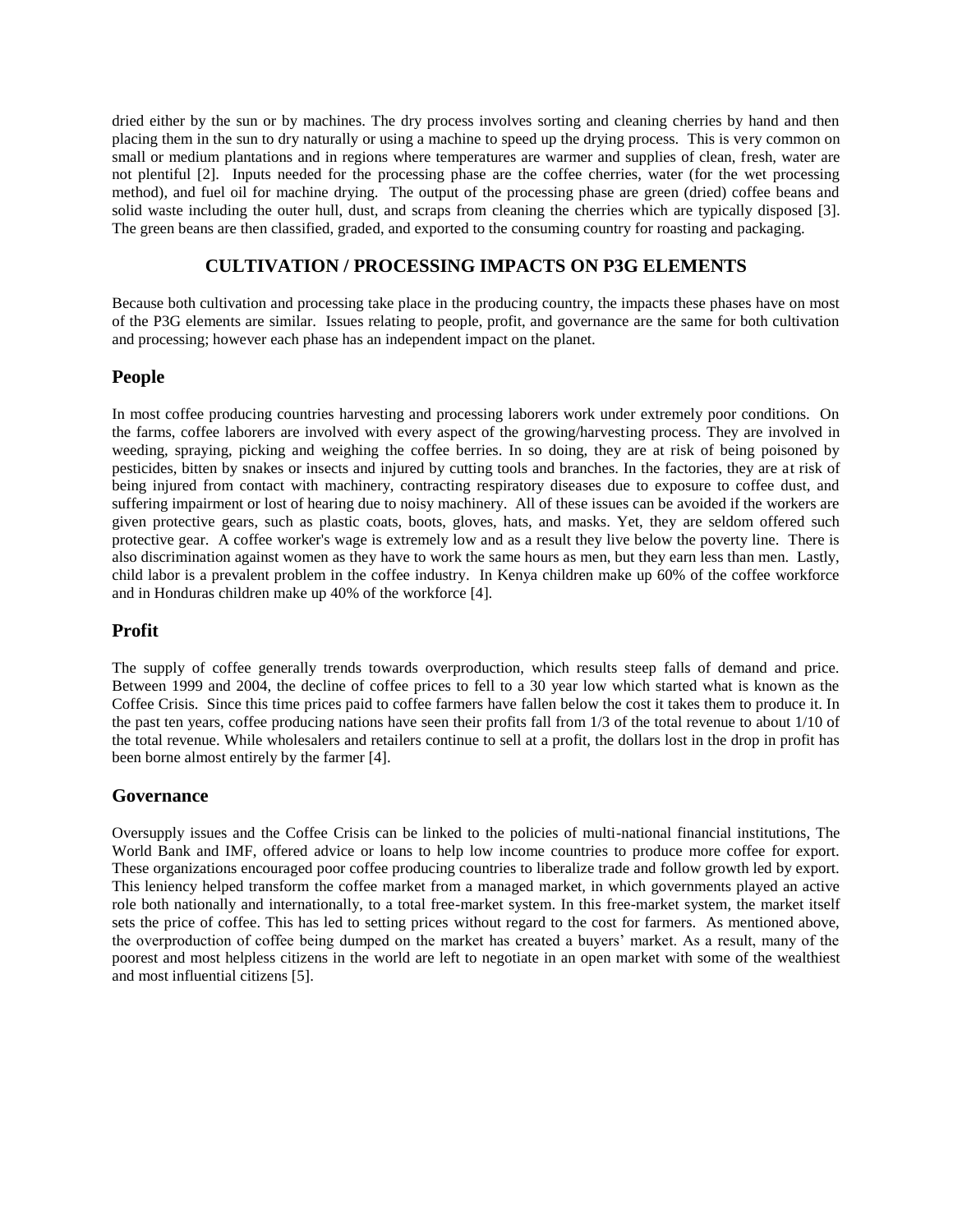### **Planet**

#### *Cultivation*

A growing trend in coffee cultivation has been to replace shade grown techniques with sun cultivation techniques to increase coffee cherry yields. Sun cultivation involves cutting down trees, and high inputs of chemical fertilizers and pesticides. This causes a loss of organisms and many cases of soil erosion. Environmental problems, such as deforestation, pesticide pollution, habitat destruction, soil and water degradation, are the effects of most modern coffee farms and surrounding areas. In addition, with the decline of coffee prices, many farmers are unable to maintain their forms causing them to be destroyed and replaced by urban buildings. In Central America, less than 20 percent of the country's forests still remain [4].

#### *Processing*

It takes about 36 gallons of water to process enough beans for one cup of coffee, and coffee is often grown in countries where there is a water shortage. Water pollution is a major problem of the wet processing phase as used water from fermenting process is often dumped back into rivers. The main components of coffee wastewater are sugars, mucilage, organic matters, and flavanoids. This pollution can lower the pH of the water creating an acidic environment as well as dissolve the oxygen in the water thereby killing many aquatic organisms [6].

#### *Roasting*

Most international coffee trade consists of green coffee (dried berries) packed in 130 pound bags. International traders are mostly concerned with the uniformity and consistency of the green coffee. Roasting can take place at a processing company or at a coffee house. Roasters usually blend coffee of different origin and type together. Coffee beans are heated between 370 degrees and 540 degrees for 8 to 15 minutes, depending on degree of roast required. The longer the coffee is roasted the darker it becomes. During the roasting process moisture is lost and a chemical reaction takes place: starches are converted into sugar, proteins are broken down and the whole cellular structure of the bean is altered. The heating process creates the release of coffee oil, which is the essence of coffee. Finally, the coffee is grinded, packaged, branded, and sold to retailers [2]. Inputs needed for the roasting packaging phase are green coffee beans, electricity to power equipment, natural gas for roasting, and packaging materials (aluminum and paper). The outputs from this phase are roasted ground coffee in packaging, air emissions including carbon monoxide and carbon dioxide from the natural gas combustion in the roaster, and solid waste including coffee chaff from the roasting process [3]. The coffee is now ready for consumption in roasted ground form.

### **Roasting Impacts on P3G elements**

#### *Planet*

Coffee roasting is the largest contributor to reduced air quality out of all of the processes because coffee-roasting operations emit air pollutants such as particulate matter, volatile organic compounds (VOCs), organic acids and natural gas combustion byproducts. Because roasters are typically natural gas-fired, [carbon monoxide](http://en.wikipedia.org/wiki/Carbon_monoxide) (CO) and [carbon dioxide](http://en.wikipedia.org/wiki/Carbon_dioxide) (CO2) emissions result from fuel combustion [7].

#### *People*

The air pollutants caused by roasting are visually unappealing and toxic to public [health](http://www.ehow.com/health/) [7].

#### *Governance*

The EPA sets standards for emissions, but specific requirements vary at the state and local levels. Published standards are not readily available and may not be accurate [7].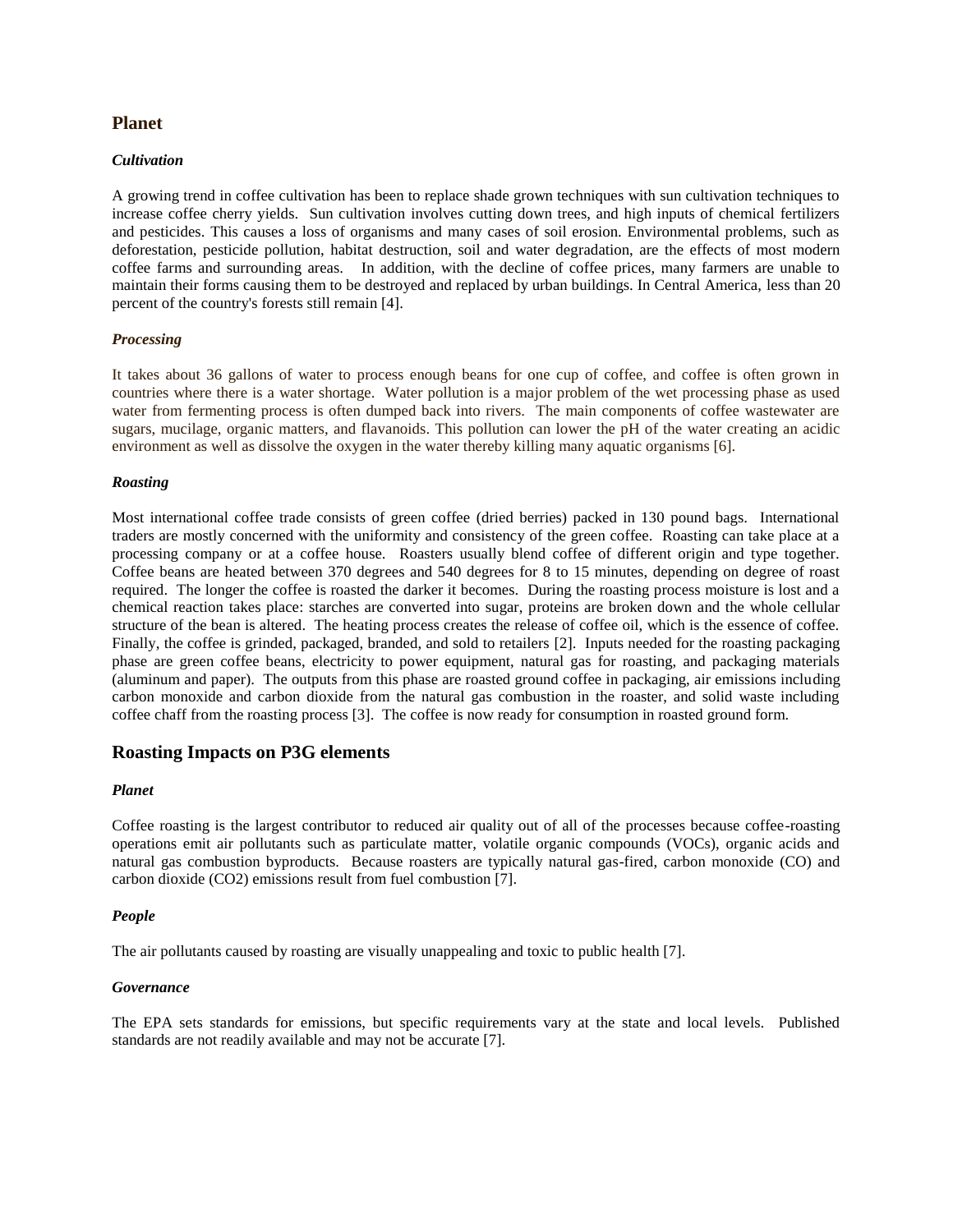### *Profit*

Roasting companies purchase raw coffee from farmers for a price below the cost of growing the coffee. As a result, farmers are selling at a tremendous loss while branded coffee sells at a large profit. Because worldwide coffee production has exceeded coffee demand, the vast majority of coffee farmers are at the mercy of 'take it or leave it' pricing [4].

### **Consumption**

The consumption phase varies because there are so many different factors that come into play. Consumer nationality and tastes can alter the amount of coffee and water used. The type and brand of coffee machines can also alter the amount of inputs needed including energy consumption. Consumption can either take place at a commercial location such as a coffee shop or in the consumer's home. Inputs that are needed for the consumption phase are roast ground coffee, water, electricity to power coffee machine, and in some cases coffee filters. Outputs from the consumption phase consist of solid wastes including paper coffee cups, coffee grinds, packaging materials, and used coffee filters; all of which are typically disposed of after use [3].

#### *Consumption Impacts on the Planet*

Consumption of coffee has the largest impact on the Planet than any of the other P3G elements. According to the paper industry, American's will consume roughly 23 billion paper coffee cups in 2010. Typical paper coffee cups aren't made from recycled paper; instead most cups are manufactured using100% bleached virgin paper. One reason for this is that FDA regulations are strict when it comes to allowing recycled paper pulp to be in direct contact with food and beverages. Also, recycled paper is not strong enough to hold liquids. Approximately 9.4 million will be cut down in 2010 to manufacture the nearly 23 billion coffee cups in demand. To make coffee cups even more durable, most have a polyethylene inside coating to prevent leaks. As these cups decompose, the polyethylene releases methane--a greenhouse gas 23 times worse than carbon dioxide, according to the Environmental Defense Fund. It is estimated that approximately 363 million pounds of solid waste will be created in 2010 resulting from the manufacturing of 23 billion paper coffee cups [8].

It is important for coffee companies, NGOs, and government agencies to identify each step of the coffee value chain that has a negative impact on P3G elements. Once these unsustainable areas are identified, it is the responsibility of the above organizations to implement changes that will ensure the future sustainability the very important coffee bean.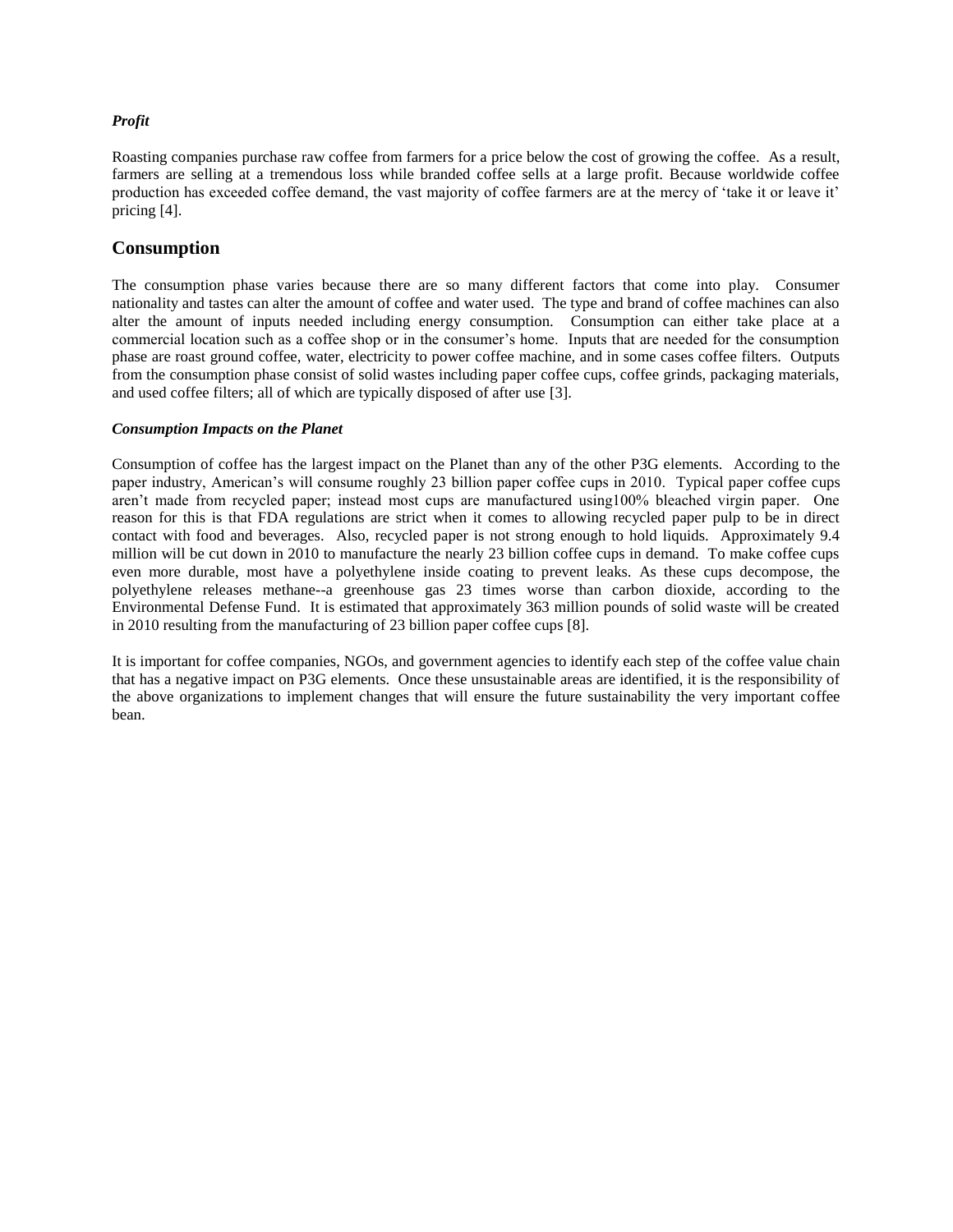# **FIGURE 2: P3G SUMMARY GRID**

# **SUSTAINABILITY INITIATIVES IN THE COFFEE INDUSTRY**

|                                                                                                | <b>People</b>                                                                                                          | <b>Planet</b>                                                                                                                                                                                                           | <b>Profit</b>                                                                                                                           | Governance                                                                                                                                              |  |
|------------------------------------------------------------------------------------------------|------------------------------------------------------------------------------------------------------------------------|-------------------------------------------------------------------------------------------------------------------------------------------------------------------------------------------------------------------------|-----------------------------------------------------------------------------------------------------------------------------------------|---------------------------------------------------------------------------------------------------------------------------------------------------------|--|
| $\boldsymbol{\&}$<br><b>Cultivation</b><br><b>Processing</b><br>(Producing<br><b>Country</b> ) | Working<br>Poor<br>Conditions<br>Poor living conditions<br>Discrimination against<br>$\bullet$<br>women<br>Child labor | Cultivation:<br>Deforestation<br>$\bullet$<br><b>Habitat Destruction</b><br>$\bullet$<br><b>Pesticide Pollution</b><br>$\bullet$<br>Processing:<br><b>Water Use</b><br>$\bullet$<br><b>Water Pollution</b><br>$\bullet$ | Overproduction<br>Coffee Crisis<br>steep declines in the<br>price for coffee                                                            | World Bank and IMF<br>$\bullet$<br>encouragement<br>to<br>liberalize trade<br>and<br>offer loans<br>Free Market System<br>$\bullet$                     |  |
| <b>Roasting</b><br>(Consuming<br><b>Country</b> )                                              | pollution<br>Air<br><i>is</i><br>$\bullet$<br>visually unappealing<br>and toxic for public<br>health                   | pollution<br>from<br>Air<br>$\bullet$<br>natural gas combustion                                                                                                                                                         | Large profits from<br>$\bullet$<br>purchasing coffee<br>from farmers<br>at<br>below cost<br>Freedom of 'Take it<br>or Leave it' pricing | Varied EPA standards<br>$\bullet$<br>for emissions<br>Standards not readily<br>$\bullet$<br>available                                                   |  |
| <b>Consumption</b><br>(Consuming<br><b>Country</b> )                                           |                                                                                                                        | Billions of one-time-<br>disposable paper<br>use.<br>which are not<br>cups<br>made from recyclable<br>paper are manufactured<br>and<br>disposed<br>of<br>annually<br>Coffee grind waste if<br>not recycled              |                                                                                                                                         | FDA regulations are<br>$\bullet$<br>strict when it comes to<br>allowing<br>recycled<br>paper pulp to be in<br>direct contact with<br>food and beverages |  |

Over the past decade, agriculture sustainability standards have grown in popularity due to a number of factors including: interest in the economic health of developing countries, interest in health and safety of food, and the realization that agricultural expansion represents the greatest threat to global biodiversity [9]. Sustainable agriculture refers to practices that promote economic viability for farmers, environmental conservation, and social responsibility across the value chain from farmer to consumer [10]. Daniele Giovannucci, a senior consultant from the World Bank explains, "In the former age of national capitalism, the achievement of market fairness was embedded in a normative framework generated by government, labor unions, and perhaps religious authority. In the current age of global capitalism, new actors such as NGOs, industry associations, and public-private partnerships provide the normative framework that corporations use for social legitimacy" [10]. The liberalization of the coffee industry has coincided with the emergence of a number of voluntary regulatory systems.

Coffee is one of the first internationally traded products where joint efforts were undertaken to develop standards on processes that address socio-economic and environmental concerns [10]. The most important voluntary regulatory systems in the coffee sector include: the Sustainable Agriculture Information (SAI) Platform developed by major food transnational corporations; the Common Code for the Coffee Community developed by major stakeholders in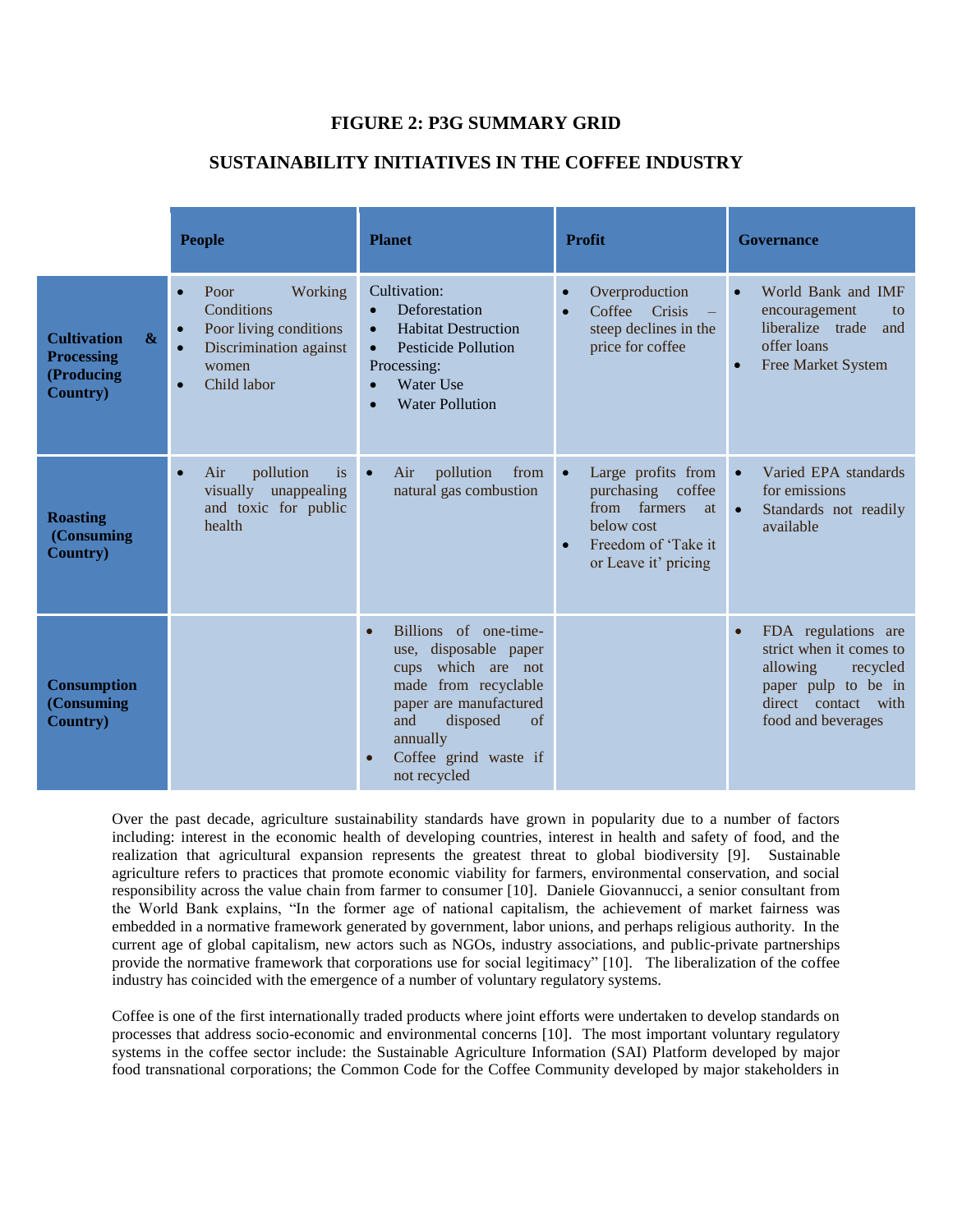the coffee industry; third party certifications including Organic, Fair Trade, Rainforest Alliance, and Utz Certified; as well as first party regulation such as Starbucks' CAFÉ program.

## **Sustainable Agriculture Information Platform**

In 2002, Nestle, Unilever, and Dannone created the SAI Platform to support the development and implementation of sustainable agriculture practices involving different stakeholders along the food chain. Currently, the SAI Platform has 25 members including Coca-Cola, Dannone, General Mills, Kellogg's, Kraft Foods, McDonalds, Nestle, PepsiCo, Sara Lee, and Unilever. It is the only global food industry initiative that gathers and develops knowledge on sustainable agriculture. The ultimate goal of the SAI is "the definition and implementation of commodityspecific guidelines for sustainable agriculture which are harmonized along the food chain" [11]. The platform has worked on the introduction of common and minimum sustainability standards for coffee and suitable indicators for sustainable practices, including social, economic, and environmental concerns. SAI Platform's Advisory Council, which consists of NGOs, farmer organizations, and research institutes, was formed in 2004 to provide critical advice on the progress of the initiative and to ensure the successful development of sustainable agriculture worldwide [11].

According to Robert Muradian of the World Bank, the SAI codes set "minimum good practices" for coffee sustainability [12]. The Platform provides very basic recommended practices on sustainable farming, economic sustainability, social sustainability, and environmental sustainability. As a result the overall entry barrier of this code is very low and there is no impact on price premiums for farmers [12].

# **The Common Code for the Coffee Community**

The Common Code for the Coffee Community (4C) launched in January 2003 as an attempt to create a voluntary scheme among major stakeholders in the coffee industry. Like the SAI platform, the 4C aims at developing "a global code for the sustainable growing, processing, and trading of mainstream coffee," but it involves other agents in the coffee chain apart from TNCs [12]. Participants of the 4C have to pay minimum salaries, abandon child labor, allow trade union membership, and stick to international standards on pesticide and water pollution. The code stresses compliance with the International Labor Organization (ILO) regulations and good environmental practices very much in line with the minimum standards shared by the SAI Code [12]. The 4C Code of Conduct includes baseline requirements for the sustainable production, processing and trading of coffee and eliminates unacceptable practices [14].

Similar to the SAI code, overall entry barriers of the 4C are very low due to minimal required standards. Because several branded food companies participate in the 4C initiative, meetings cannot be used to discuss prices, pricing policies, or any marketing policy with an indirect effect on pricing due to antitrust legislations in many countries [13]. As a result the expected impact on price premium to farmers involved in the 4C initiative is very low.

# **Third Party Certifications**

Third party certification schemes are by far the most important voluntary regulatory systems applied to the coffee industry. Consumer behavior is a critical factor in determining the reach of certification schemes involving price premiums. The main goal of certification is to educate the final consumer about product attributes which result in the price premium. Sustainable certification gives consumers confidence that they are choosing a product that is sustainable. Coffee is probably the most important sector in which "sustainable" certifications have been applied so far [12].

### *Fair Trade Certified Coffee*

The main goal of Fair Trade certification is to guarantee a minimum price at the farmer level by charging a price premium to consumers. All certified producers receive price premium over the coffee price on the world market. It also aims to shorten the chain by excluding the middlemen in producing countries and to promote long –term relations between supplies and buyers. The Fair Trade Labeling Organization's policies regarding the trade of coffee focus exclusively on smallholder farmers. Smallholder famers can only join the Fairtrade initiative if they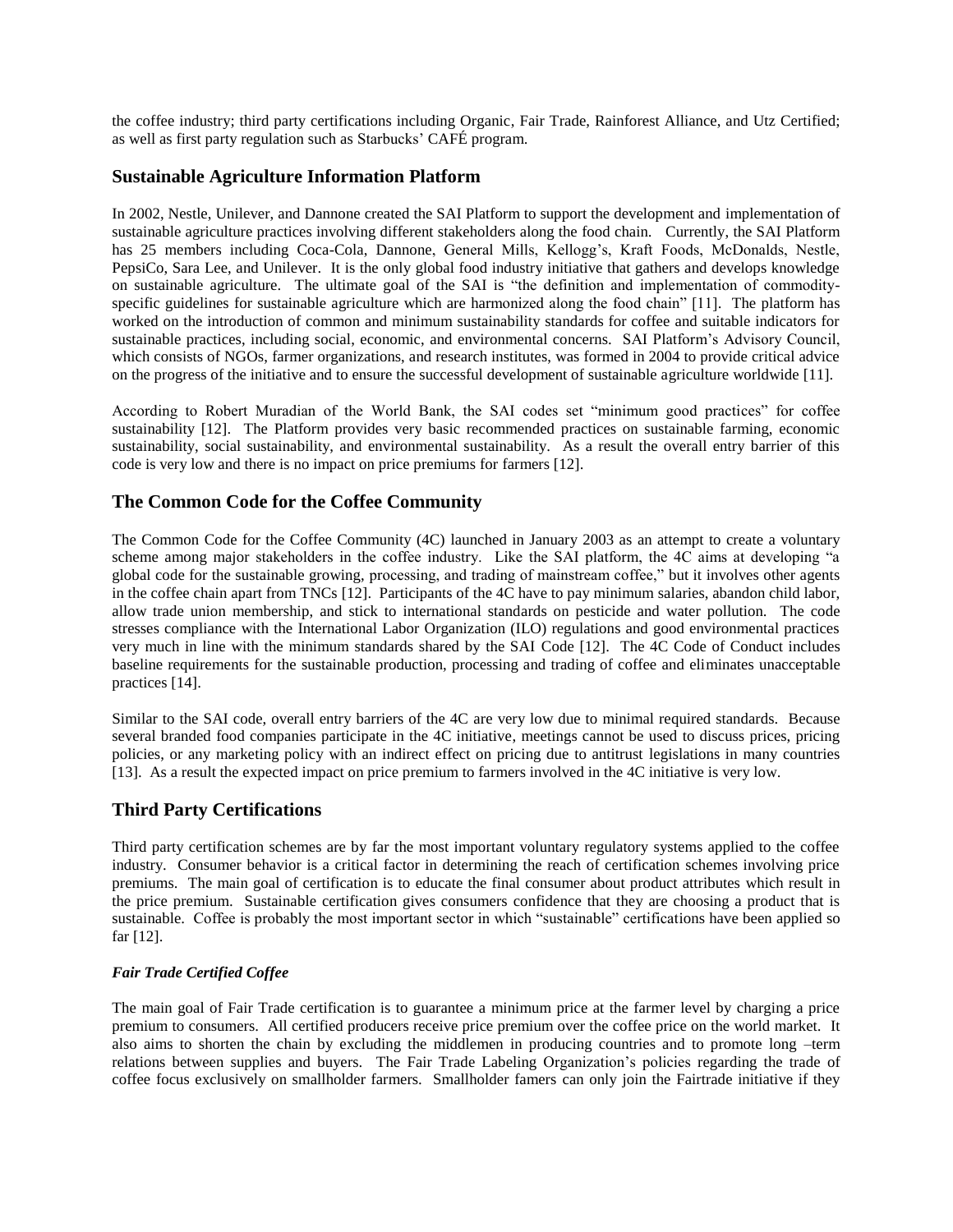form organizations, such as cooperatives or associations "which are able to contribute to the social and economic development of their members and their communities and are democratically controlled by their members" [13]. Another special feature of the Fairtrade initiative is the pre-financing agreement. Through this agreement, buyers pay producers 60% of the contract value at harvest while the remaining 40% is paid upon delivery of the coffee [13]. At the other end of the value chain, FLO wants to reach a vast group of consumers by selling labeled brands in supermarkets. This indicates that FLO's strategy is to sell non-mainstream coffee to a mainstream public [12].

The Fairtrade standards for coffee are essentially a set of social standards. The environmental development standards are not as comprehensive as the social development standards. Basic environmental aspects are covered such as use of pesticides, protection of natural waters, erosion and waste management. A Certification Committee has the overall responsibility for the certification of producers in accordance with the FLO standards. Initial certification can only be granted for a maximum of two years. After this period, the certified producer has to be inspected again [13]. Studies assessing the local impact of Fair Trade certification in producing countries in general agree that it has been beneficial for producers in terms of income generation, organizational skills, capacity building, and resilience to external shocks [12].

There has been some criticism surrounding Fair Trade coffee. Critics believe that the Fair Trade certification is abused by marking up retail prices significantly, while only providing the growers marginally higher prices. There is no significant difference between Fair Trade and conventional chains in regard to distribution of income in producing and consuming countries; all the system does is enlarge the total income size of the chain, by means of asking a price premium to consumers [12]. Another criticism of Fair Trade coffee has to do with quality. The main factor in the coffee consumer's decision to buy in the specialty segment is taste. The quality of Fair Trade coffee is reported to be very inconsistent, therefore the consumer has to face a trade-off between good feelings and good taste when buying Fair Trade. This lack of a consistent quality policy and its premium price at shelf may impose limitations on the market share of Fair Trade coffee [12]

### *Organic Certified Coffee*

Organic coffee certification is based on a production management system that aims at promoting and enhancing natural soil activity and prohibits synthetically produced chemicals [10]. Organic certification sets rigorous standards for recycling wastes, reducing water pollution, chemical inputs, erosion, and improving soil quality. Organic certified coffee must meet the following criteria: it must be grown on land without synthetic pesticides; it must have a sufficient buffer between the organic coffee and the closest traditional crop; it must have a sustainable crop rotation plan to prevent erosion and depletion of soil nutrients [12]. In the last decade, organic certified product popularity in many major markets brought this standard into the realm of pubic regulation. Competition, concern over norms, and deceptive labeling practices led to Organic Certified public regulation that is now in place in the European Union, the United States, and Japan [10]. The mains sources of entry barriers to organic certification are the large transaction costs involved in the strict regulation. Organic certification offers a flexible premium to the farmer, depending on market interactions between buyers and suppliers [12].

Organic certification has been criticized for altering traditional governance practices in rural communities by imposing paper burdens due to the auditing method, and externally designed procedures and practices. In the 1960s through the 1980s, the organic food industry was composed of mainly small, independent farmers selling locally. Organic Certification was based on trust between farmer and consumer. Critics view recent regulatory certification as a barrier to entry for small producers by burdening them with increased costs and paperwork. This imposition of strategies, codes, and auditing methods designed by agencies in the industrialized world has been identified as one of the main challenges facing Organic Certification [12].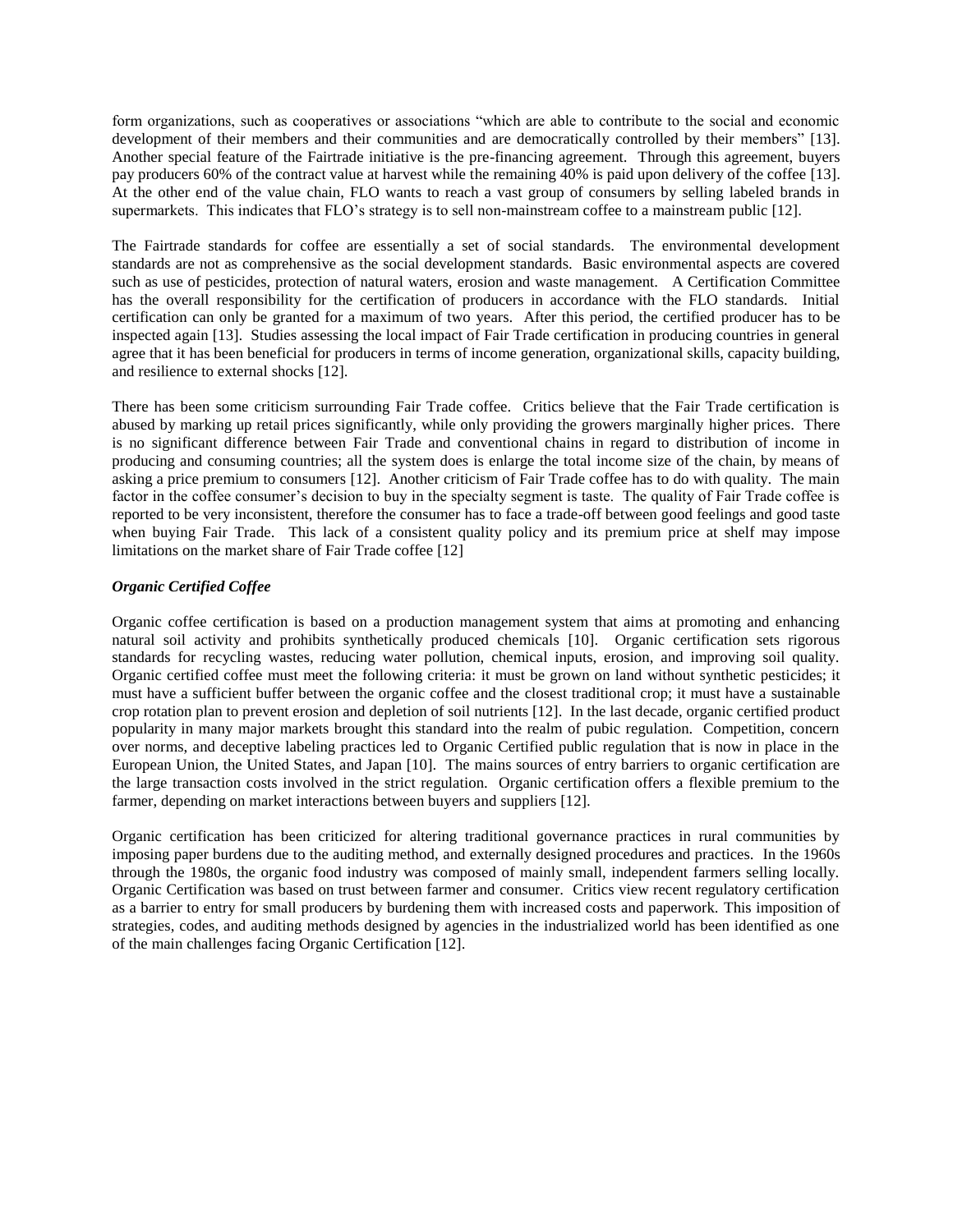#### *Rainforest Alliance Certified Coffee*

Rainforest Alliance Certified is a label that sets certifiable standards for eco-friendly, otherwise known as shade grown coffee. The mission of this organization is to, "protect ecosystems and the people and the wildlife that live within them by developing and implementing best management practices and standards for commodity crops, providing incentives to farmers to meet those standards, and encouraging the marketing industries and consumers to support farmers who are marking on-farm improvements toward sustainability" [15]. Farmers, companies, cooperatives, and landowners that participate in this program have to meet standards including: ecosystem conservation, wildlife conservation, fair treatment and good conditions for workers, community relations, integrated crop management, waste management, conservation of water resources, and soil conservation. One of the major factors necessary to become Rainforest Alliance Certified is the practice of shade grown coffee cultivation. Shaded coffee plantations are environmentally and quality superior to intensive sun-exposed plantations. However, there is a negative relationship between shade cover and coffee yields, which gives farmers a major incentive for the transformation from shade grown coffee to sun grown coffee [12]. Sun-grown coffee requires numerous chemical fertilizers, insecticides, and pesticides to be added to promote growth. The removal of trees to create a sun-grown plantations cause an immediate loss in biodiversity, both in the types of trees and plants that are eliminated, as well as the animals that depend on them. Farms that meet these standards are certified, and may use the Rainforest Alliance certified label in marketing materials and on their products [15].

The Rainforest Alliance aims to enlarge the impact of its certification in the shortest period of time by encouraging adoption of its policies among large coffee estates [13]. No premium price is paid to farmers for Rainforest Alliance Certified Coffee. The Rainforest Alliance states that, "The certification process benefits farmers by increasing efficiency, reducing costly inputs and improving farm management. Farm workers benefit from a cleaner, safer, more dignified workplace where their rights are respected. Certified farmers have better access to specialty buyers, contract stability, favorable credit options, and premium markets. Most certified farmers are able to utilize their certification to receive a premium price." [15]

The Rainforest Alliance is criticized because if its lack of a minimum price guarantee which leaves farmers vulnerable to market price variations. Due to its lack of a guaranteed price minimum, critics often refer to Rainforest Alliance Certified as "Fair Trade Light" because it gives companies a cheap way to tap into the ethical consumer market. In March 2007, Ethical Corporation reported that due to low coffee market prices, Rainforest Alliance Certified farmers on average receive \$1.20 per pound, or 9% less than the Fair Trade minimum price and premium and 20% less than the average price paid to Fair Trade certified producers [16]. Rainforest Alliance Certification has also been criticized for allowing the use of its seal on coffee containing a minimum of 30% certified coffee beans [13]. According to Michael Conroy, chairman of the board for TransFair USA, this use of the seal is the "most damaging dimension" of [Rainforest Alliance's] agricultural certification program and "a serious blow to the integrity of certification" [16].

### *Utz Certified*

Utz Certified (which means 'Good Inside') is a coffee certification program that was launched in 2002, and claims to be the largest coffee certifier in the world. Utz Certified, formerly known as Utz Kapeh, is an independent foundation that has developed a certifiable code of conduct for growing sustainable coffee primarily on the combined basis other of good agricultural practices of the determined by the European Retailer Group (EurepGAP) and the social guidelines outlined by the SAI Platform. It provides minimum assurance that basic growing and sourcing conditions are met and is less rigorous than most certifications [10]. The emphasis of the Utz Certified Code of Conduct is on compliance with local labor and environmental laws and good management practices. It incorporates social, cultural, environmental, managerial, and economic issues. In order to be recognized as an Utz Certified supplier, farmers have to comply with the standards set in the Code of Conduct, and in order to use a label on a package 90% of the coffee has to be certified. Similar to the Rainforest Alliance, Utz Certified is directed towards medium and large scale farmers [13].

In terms of pricing, Utz Certified recommends the use of the Sustainability-Differential: the belief that Utz Certified coffee has added value because it assures buyers their coffee has been produced according to baseline standards for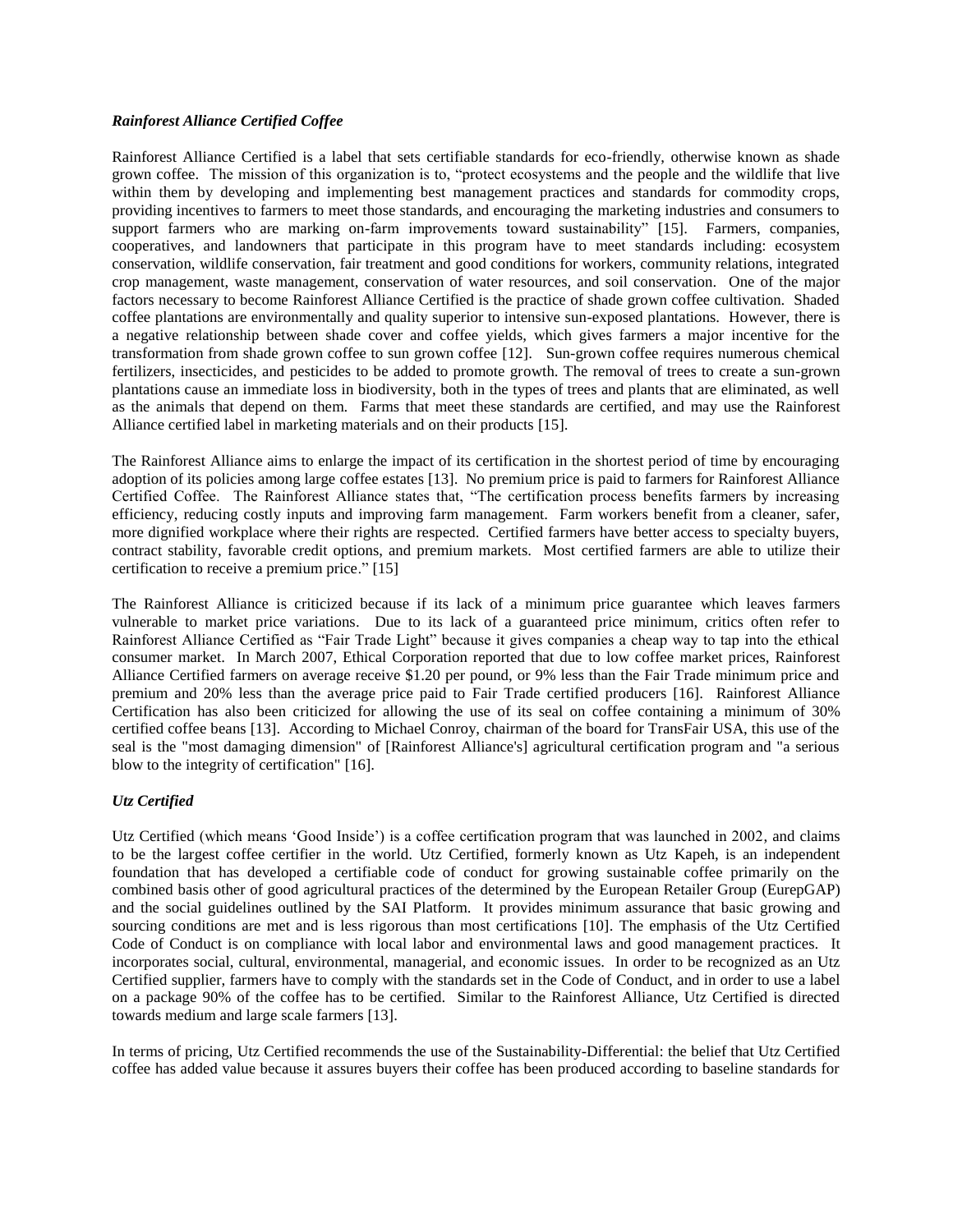responsible production. This added value for brands and the cost of compliance by farmers should lead to this Sustainability Differential. In times of high coffee prices, the full Sustainability Differential is determined between buyers and sellers in the negotiation process. In time of low coffee prices, Utz Certified provides guidelines for the minimal price to both buyers and sellers who negotiate the actual Sustainability Differential. In both cases, Utz Certified does not interfere in the price negotiations between these parties [13]. This initiative is very attractive for roasters and traders because they are not required to pay premium prices.

UTZ Certified certification, like the Rainforest Alliance coffee certification program, has been called "Fair Trade light" by critics, as it offers producers no minimum or guaranteed price for their crop. UTZ certified producer organizations are therefore highly vulnerable to the volatility of the coffee market. This major price difference makes the Utz Certified label considerably cheaper than Fair Trade for companies interested in entering the ethical market. Conroy has also criticized Utz Certified, "The environmental standards of Utz Certified are far weaker than those of either Fairtrade or Rainforest Alliance". He explains that Utz Certified's standards approve of genetically modified coffee plants so long as farmers obey local regulations on their use. Chemical fertilizers can be used as long as the quantity is approved by an external advisor. Chemical pesticides that are acceptable in the European Union, the United States, or Japan can also be used coffee farms [16].

# **First Party Voluntary Regulatory Systems**

#### *Starbucks Coffee Company*

Large coffee producers have also jumped on the bandwagon of adopting sustainability standards. In 2000, Starbucks Coffee Company and TransFair USA announced a breakthrough alliance to promote Fair Trade Certified coffee through its 'Crop to Cup' Program. TransFair USA, a nonprofit agency, is the only organization providing third party certification of Fair Trade products in the US. By monitoring trade from crop to cup, TransFair guarantees that Fair Trade Certified products were grown and traded responsibly. Under the agreement, Starbucks developed marketing, promotional, and educational materials about Fair Trade Certified coffee and displayed TransFair USA's Certified label on coffee that has been grown, processed, traded, and marketed in accordance with the international Fair Trade criteria [6].

In 2002, Starbucks took sustainable production one step further and was the first multinational company to announce that it had developed its own preferred supplier system, known as the 'Coffee and Farmer Equity Practices Program (CAFÉ)'[10]. The ultimate goal of the CAFÉ program is to create, "a fully sustainable coffee production supply chain" [17]. The preferred supplier program is not a code of conduct, but a flexible point system by which performance in 5 sustainability categories is rewarded. The categories include: product quality, economic accountability, social responsibility, coffee growing environmental leadership, and coffee processing environmental leadership [17]. The preferred supplier status is awarded to producers that achieve a score of 100 points on a scale of 100. As more points are earned, producers obtain a higher level of purchasing preference, until the preferred supplier status is reached [13]. Criteria for these guidelines are based on the Conservation Principle for Coffee Production, which was elaborated by jointly by the Consumers Choice Council, Conversation International, the Rainforest Alliance, and the Smithsonian Migratory Bird Centre [12]. The point system based on the CAFÉ guidelines emphasize environmental aspects and transparency rather than social conditions; producers can earn up to 60 points when complying with all environmental standards, they can only earn 40 points when abiding by all social criteria [17]. Monitoring Starbucks' principles is carried out by third parties and the costs are covered by farmers. Growers who qualify to participate in this program obtain considerable price premiums as the CAFÉ program also includes a scorecard system for calculating price premiums to farmers meeting the standards [12].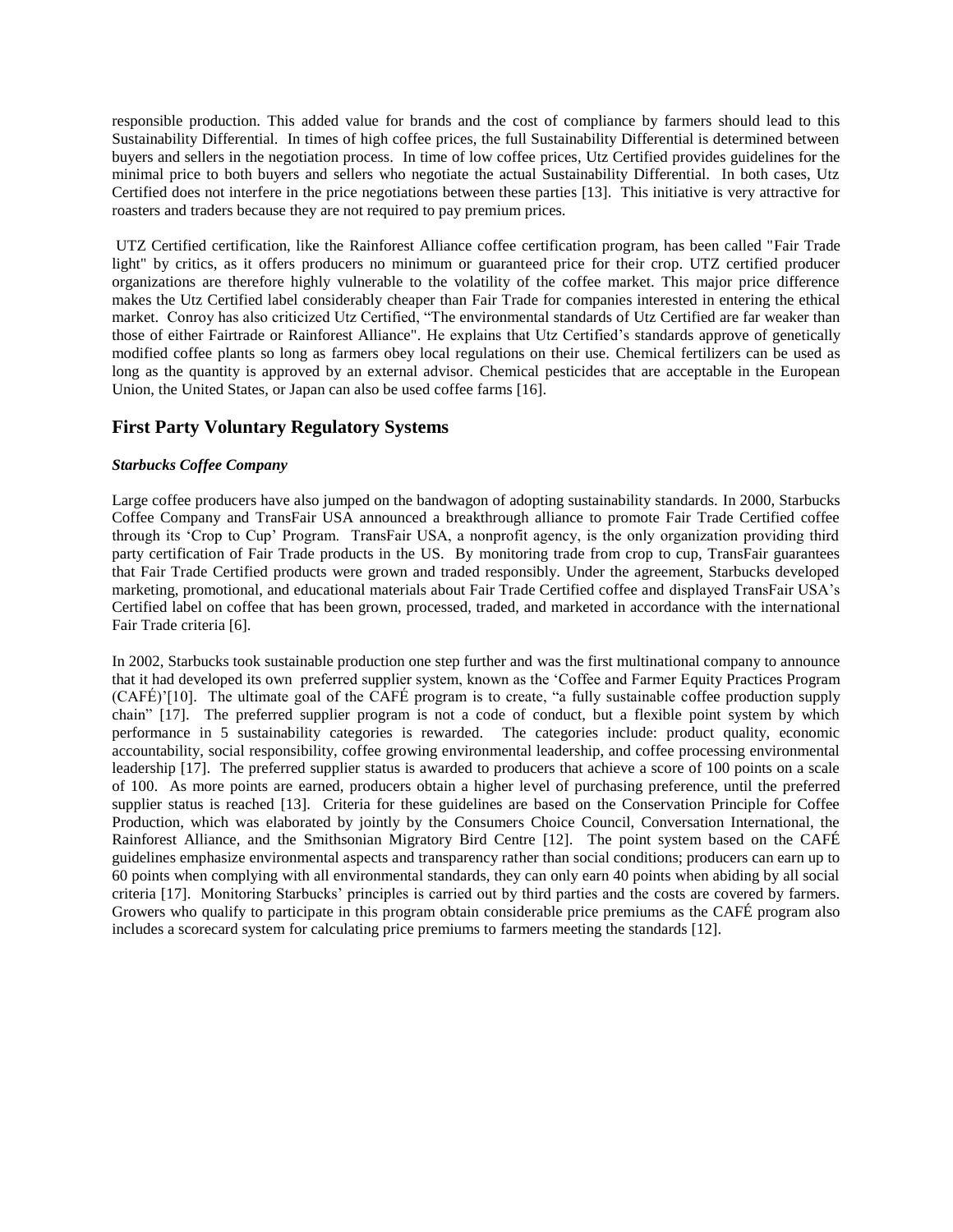|                                                                                          | <b>SAI Code</b>                            | 4C                                        | <b>Third Party Certifications</b>      |                                        |                                           |                                            |                                                   |
|------------------------------------------------------------------------------------------|--------------------------------------------|-------------------------------------------|----------------------------------------|----------------------------------------|-------------------------------------------|--------------------------------------------|---------------------------------------------------|
| <b>Key Characteristics:</b>                                                              |                                            |                                           | <b>Fair Trade</b>                      | Organic                                | <b>Rainforest</b><br><b>Alliance</b>      | <b>Utz</b>                                 | <b>Starbucks</b><br><b>CAFÉ</b><br><b>Program</b> |
| <b>Distance between standards</b><br>and "common"<br>practices                           |                                            |                                           |                                        |                                        |                                           |                                            |                                                   |
| (Stringency)                                                                             | <b>Short</b>                               | <b>Short</b>                              | Large                                  | Large                                  | <b>Short</b>                              | <b>Short</b>                               | <b>Short</b>                                      |
| <b>Importance</b><br><sub>of</sub><br>"extra-<br>standards" information<br>(Specificity) | Low                                        | Low                                       | High                                   | Low                                    | Low                                       | Low                                        | High                                              |
| <b>Monitoring</b>                                                                        | Third<br>Party<br>(Paid)<br>by<br>Farmers) | Third<br>Party<br>(Paid<br>by<br>Farmers) | Third Party<br>(Paid<br>by<br>Farmers) | Third Party<br>(Paid<br>by<br>Farmers) | Third<br>Party<br>(Paid<br>by<br>Farmers) | Third<br>Party<br>(Paid)<br>by<br>Farmers) | Third Party<br>(Paid<br>by<br>Farmers)            |
| <b>Overall entry barrier</b>                                                             | Low                                        | Low                                       | High                                   | High                                   | Low                                       | Low                                        | High                                              |
| Expected impact on price<br>premium to farmers                                           | Very<br>Low:<br>Flexible                   | Very<br>Low:<br>Flexible                  | High:<br>Fixed                         | Medium:<br>Flexible                    | Low:<br>Flexible                          | Low:<br>Flexible                           | Medium:<br>Flexible                               |
| <b>Target Grower Group</b>                                                               | Any Kind                                   | Any Kind                                  | Small Land<br>Holders                  | Any<br>Kind                            | Large<br>Estates                          | Large<br>Estates                           | High<br>Quality<br>Growers                        |

# **FIGURE 3: SUSTAINABLE INITIATIVES SUMMARY GRID**

According to Giovanucci, "The overall impact of sustainability standards on producers depends on the balance between the extra costs of matching these standards and the extra income earned from the premium plus/minus the impact of changing farming practices on yields and quality" [10]. For Organic Certified, yields and quality tend to improve in areas where chemicals were not used previous to conversion. However, in areas where chemicals were previously used quality may or may not improve, but yields often suffer. Although the monetary cost for Organic certification can be as low as \$50 per farmer, in some cases it can be extremely expensive for smallholders in countries where there are no recognized local certifiers [10].

The overall impact of Fair Trade as well as Starbucks' CAFÉ program is often positive since farmers do not pay for certification, the minimum price guaranteed to farmers is relatively high, and the necessary changes in farming systems are fairly limited [10].

For Rainforest Alliance Certification (shade grown), the impact on yields remain stable and labor inputs costs tend to increase. On the positive side, coffee quality may improve, soil fertility improves, and coffee trees tend to live longer. Both Rainforest Alliance and Utz Certified focus on larger growers and estates where certification costs can be more readily absorbed. The SAI Platform and the 4C recommend minimal sustainability standards and although cost of entry is low, there is no major impact on yield/quality. Although these initiatives support the minimum wage according to national labor laws, none of them guarantee a minimum price to farmers [10].

As most standards currently stand certification procedures are not always transparent and smaller producers may find it difficult to understand or meet certain standards. "In order for standards to work for developing country producers the following four factors must be assured: 1) transparency and clarity of standards and their requirements; 2) effective participation by developing country producers in key decisions over standard setting and monitoring procedures; 3) reasonable access; 4) just compensation for the efforts required of producers to meet and monitor elevated standards" [10].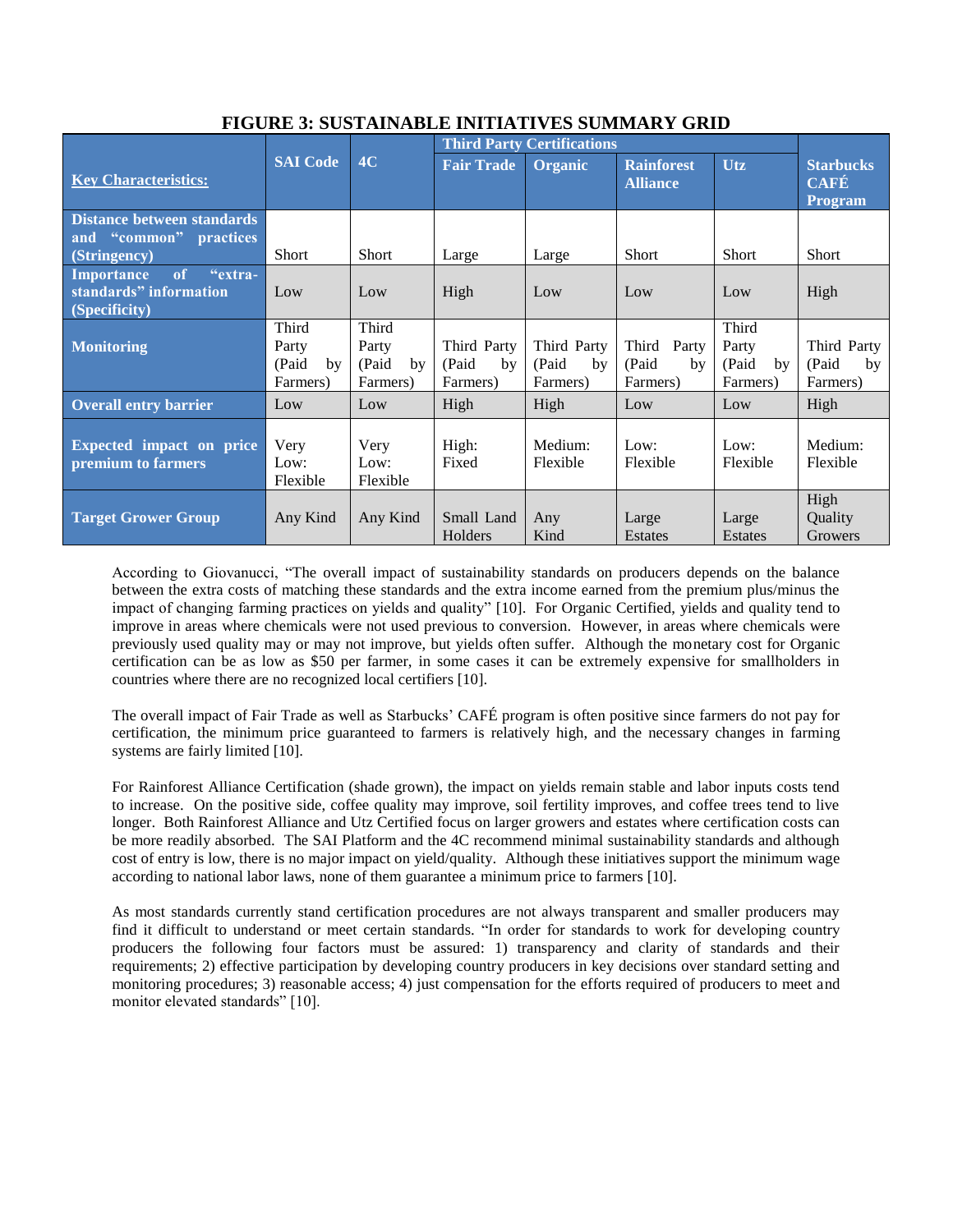## **STARBUCKS GLOBAL RESPONSIBILITY INITIATIVE: SHARED PLANET**

Starbucks has a long history of doing business in ways that are socially, environmentally, and economically responsible. Their commitment to doing the right thing has always been central to how they operate as a company. Starbucks' mission statement is, "To inspire and nurture the human spirit – one person, one cup, one neighborhood at a time" [18]. In addition to the corporate mission statement, Starbucks' has also implemented an environmental mission statement: "Starbucks is committed to a role of environmental leadership in all facets of our business" [18]. Starbucks fulfills this mission by making a commitment to: understanding environmental issues; developing innovative and flexible solutions to bring about change; striving to buy, sell, and use environmentally friendly products; instilling environmental responsibility as a corporate value; measuring and monitoring progress for each project; and lastly, encouraging all partners to share in this mission.

As Starbucks has grown in size, so has their ability to drive positive change in communities around the world. In 2008, Starbucks set goals in areas where they believe they can have the greatest impact: ethical sourcing, environmental stewardship, and community involvement. Starbucks refers to these priorities as their 'Shared Planet' initiative: "Our commitment to sourcing our products ethically, improving our communities, and reducing our environmental impact" [19].

## **Ethical Sourcing** [19]

Starbucks has always believed in buying, roasting, and serving the highest quality coffee in the world. By promoting responsible growing practices, Starbucks is able to serve a great cup of coffee while simultaneously helping to improve the lives of farmers and protect the environment. In 2008 Starbucks set a goal to purchase 100 percent responsibly grown and ethically traded coffee by 2015. Starbucks accepts third-party certifications such as Fairtrade coffee as well as their coffee that is certified by their own 'Coffee and Farmer Equity' (C.A.F.E.) program. In 2008, Starbucks also implemented two shorter term coffee purchasing goals that they wanted to achieve by 2009. In 2008 C.A.F.E verified coffee accounted for 77% of Starbucks' total coffee purchases; the first goal was to increase the annual purchases of coffee verified through C.A.F.E. Practices. Starbucks was able to achieve this goal in 2009 and increased its C.A.F.E. verified coffee sales to 81% of total purchases.

| <b>FIGURE 4: C.A.F.E. CERTIFIED COFFEE PURCHASES</b> |      |      |     |                 |
|------------------------------------------------------|------|------|-----|-----------------|
| Total coffee purchases                               | 352  | 385  | 367 | $(\mathsf{lb})$ |
| (Millions)                                           | 160  | 174  | 167 | (kg)            |
| Total C.A.F.E.                                       | 228  | 295  | 299 | $(\mathsf{lb})$ |
| Practices purchases<br>(Millions)                    | 103  | 134  | 136 | (kg)            |
|                                                      | 65%  | 77%  | 81% |                 |
|                                                      |      |      |     |                 |
|                                                      |      |      |     |                 |
|                                                      | 2007 | 2008 |     |                 |

Starbucks complements the purchases of C.A.F.E. verified coffee with purchases of Fairtrade certified coffee to promote a variety of thorough production standards. Starbucks' second goal was to double its purchases of Fairtrade certified coffee in 2009. Starbucks was able to achieve this goal, with purchasing increasing from 19 million pounds in 2008 to 39 million pounds in 2009.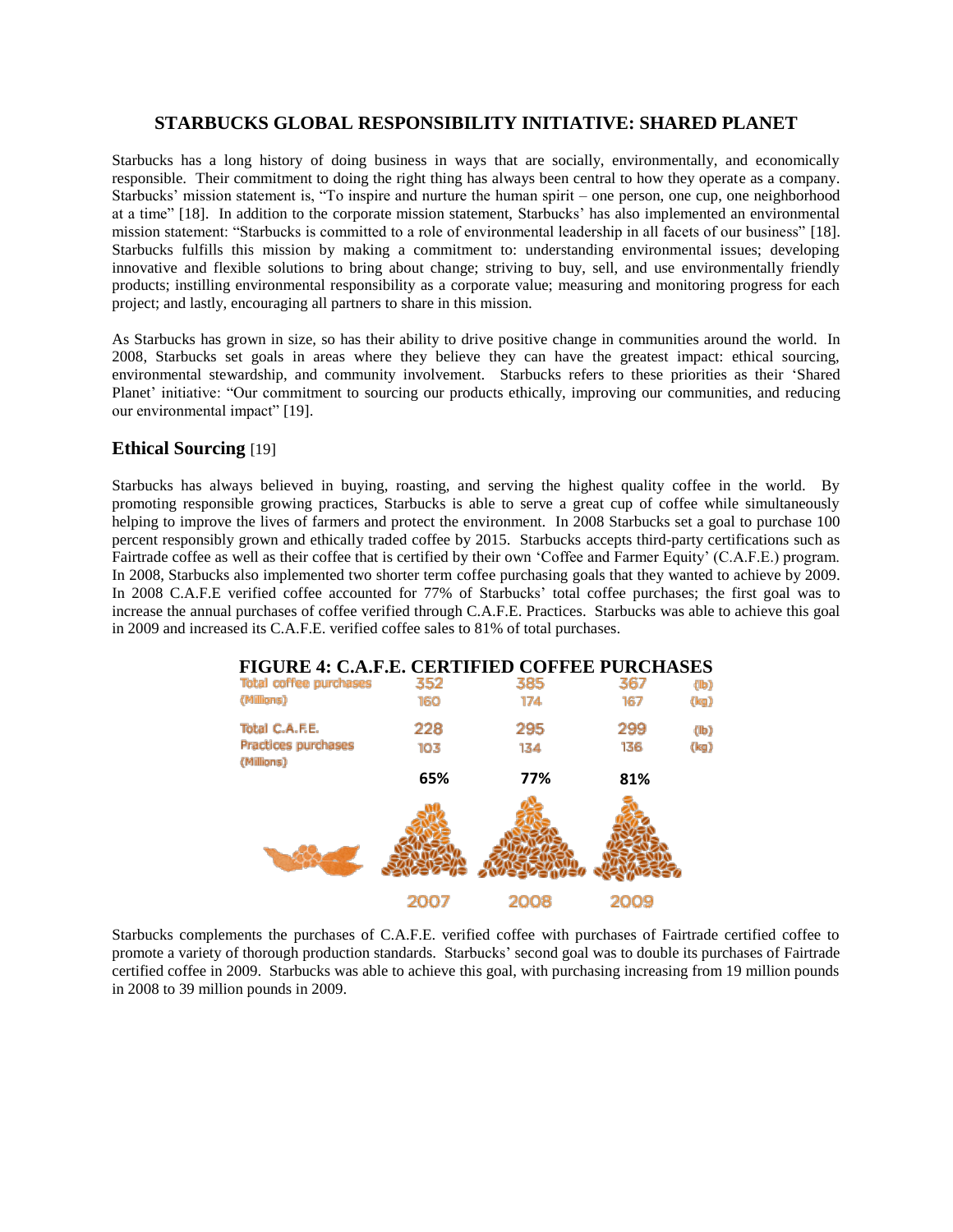

# **FIGURE 5: FAIRTRADE CERTIFIED COFFEE PURCHASES**

\* Coffee purchased October 2007 through September 2008 (baseline year)<br>\*\* Coffee purchased (including on-hand inventory) January through December 2009

This action has made Starbucks the largest purchaser of Fairtrade certified coffee in the world. Additionally, Starbucks increased their year-over-year purchases of Certified Organic coffee from 10 million pounds in 2008 to 14 million pounds in 2009.

By purchasing Certified Organic and other third party certified coffee, Starbucks hopes to not only meet their customer's needs but also hopes to help protect the environment and famers in coffee-growing regions. One way Starbucks is working to maintain their supply of high quality coffee is by investing in farmers and their communities through alternative loan programs. During growing and harvest seasons, many farmers are forced to use their small reserves to cover cultivation expenses until they can sell their crops. Some farmers may experience a cash shortage forcing them to sell their crops early and for a lower price to local buyers. Alternatively, farmers may borrow money at exorbitant interest rates which cuts into their profits and can lead to a revolving pattern in the future. In 2008, Starbucks announced a goal to nearly double their investment in farmer loans from \$12.5 million to \$20 million by 2015. As of 2009, Starbucks has reached a total or \$14.5 million dollars in farmer loans and is on track to reach the 2015 goal.

# **FIGURE 6: INVESTMENT IN FARMER LOANS**



The loans that were given in 2009 alone helped more than 72,000 farmers who grow Starbucks coffee in six countries to finance pre-harvest activities, make operational improvements, and cover export costs.

Starbucks sources the majority of its coffee from family farms with less than thirty acres of lands, and is therefore committed to helping small-scale farmers thrive now and in the future. One way Starbucks has committed to help small scare farmers is through the Small Farmer Sustainability Initiative (SFSI) which was launched in 2009 with partnership from TransFair USA and Fairtrade Labelling Organization International. This three year pilot program builds upon Starbucks' existing efforts to foster economic and social stability in the coffee industry. Through SFSI, Fairtrade farmer cooperatives are eligible to apply for loans from the funds supported by Starbucks.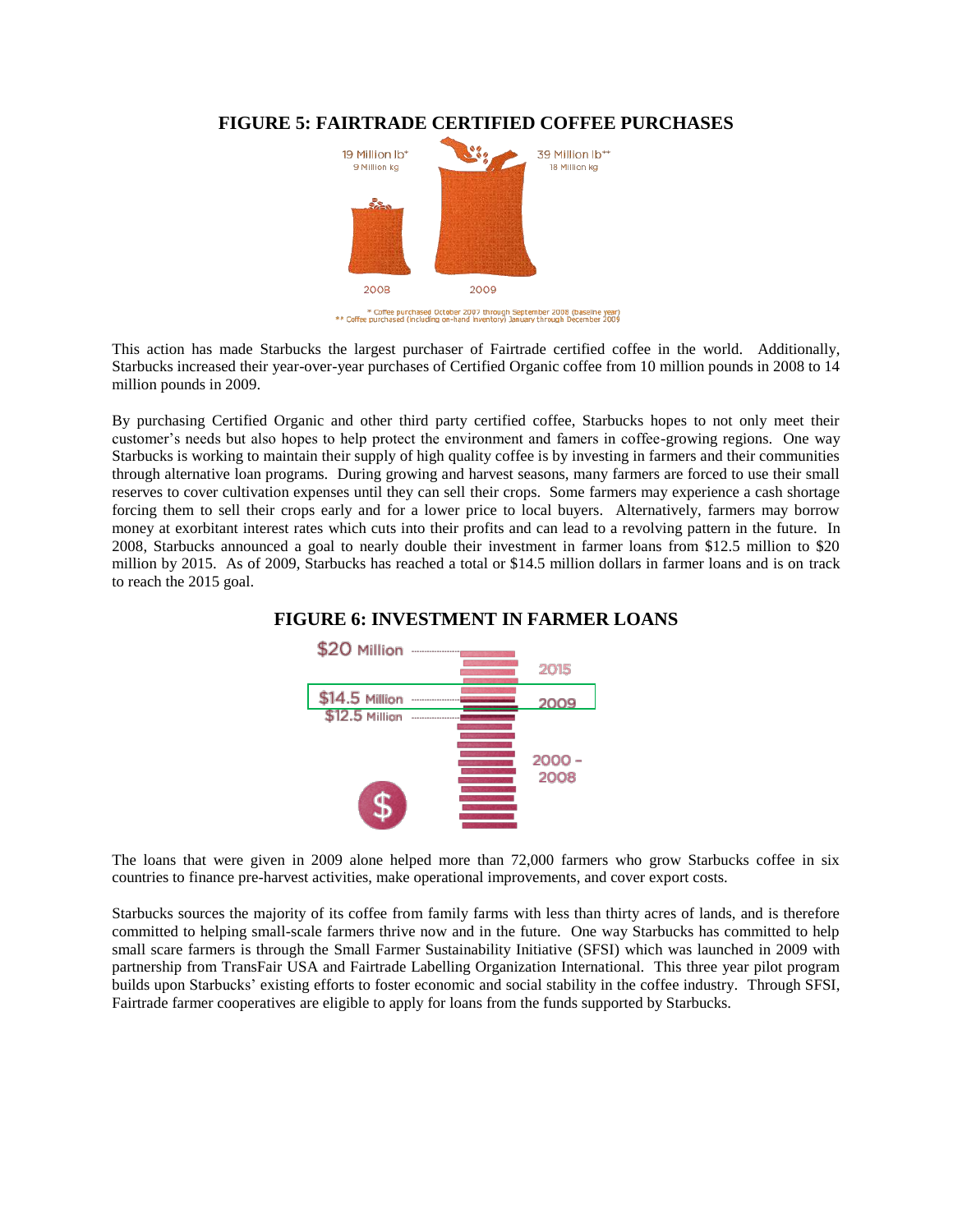## **Environmental Stewardship**[19]

In order to maintain their high quality standards and help preserve the planet for future generations, Starbucks has taken a number of actions to reduce their environmental impact. Starbucks has joined forces with suppliers, business partners, local municipal governments, environmental NGOs, and experts from the academic sector to address their common challenges and to advance a number of important initiatives including climate control, recycling, and energy and water conservation.

#### *Climate Control*

Because the coffee industry relies so heavily on a healthy agricultural system to produce high-quality products, Starbucks views climate change as a critical issue. Starbucks believes they can make a difference by advancing the development of innovative solutions and building strategic relationships with policy leaders and industry experts. Starbucks' goal is to, "support programs that facilitate farmers' access to carbon markets, allowing them to generate additional income while helping to prevent deforestation" [19]. Through Starbucks' partnership with Conservation International, they have been able to make progress on this goal by piloting forest conservation incentive programs that link farmers to carbon markets in twenty-nine coffee growing communities in Chiapas, Mexico, and Sumatra, Indonesia. This program aims to reduce carbon emissions from the burning and clearing of forests and to help farmers generate income from emerging carbon markets. In 2009, Starbucks also became a member of a coalition called Business for Innovative Climate and Energy Policy (BICEP), which aims to stimulate clean the clean energy economy and reduce global warming by advocating for strong legislation in the U.S.

### *Recycling*

One major challenge that the coffee industry faces is the waste that is generated from disposable coffee cup usage. It is estimated that in 2010 twenty-three billion disposable cups will be used which equates to 9.4 million trees being cut down and will generate 363 million pounds of solid waste [8]. Another challenge is that the majority of paper coffee cups are made from 100% bleached virgin paper. The reason for this is that the FDA has strict regulations when it comes to allowing recycled paper pulp to be in direct contact with food and beverages. Additionally, recycled paper typically is not strong enough to hold liquid. Starbucks is currently working a number of recycling initiatives to advance their progress in this area.

Starbucks first recycling goal is to develop a comprehensive recyclable cup solution that would ensure that their cups would be universally recyclable in form and in practice by 2012. In 2009 Starbucks held a summit with local governments cup manufacturers, recyclers to identify the steps required to make their cups fully recyclable. This summit revealed that there is a fundamental need to improve recycling infrastructure while continuing to explore the materials and design of cups. It is important to point out that Starbucks has made some progress in the use of postconsumer recycled fiber in their cups. In 2007 Starbucks unveiled the world's first recycled beverage cup from 10% post-consumer fiber. While this may sound like a small step, it was the result of a ten year project by Starbucks culminating in the approval from the FDA. Since the launch of this semi-recycled cup, Starbucks has been able to conserve more than 60,000 tons of virgin wood fiber, the equivalent of more than 422,000 trees. While Starbucks' has taken some great first steps to achieving their goal, there is still a lot of work to be done in order to create a fully recyclable cup by 2012.

In 2009, approximately 70% of stores in North America that control their own waste collection recycled items, however the majority of items recycled were from back-of-store items that are widely accepted for recycling, such as cardboard boxes. Although many of Starbucks' customers order their beverages 'to go' another goal is for Starbucks to implement front-of-store recycling in company owned stores by 2015. Starbucks has only made slight progress toward this target in 2009, with recycling bins present in roughly 5 percent of company owned stores in North America.

Starbucks last goal relating to recycling is to serve 25% of beverages made in stores in reusable serveware or tumblers by 2015. In 2009 customers brought their own tumblers into stores more than 26 million times. Although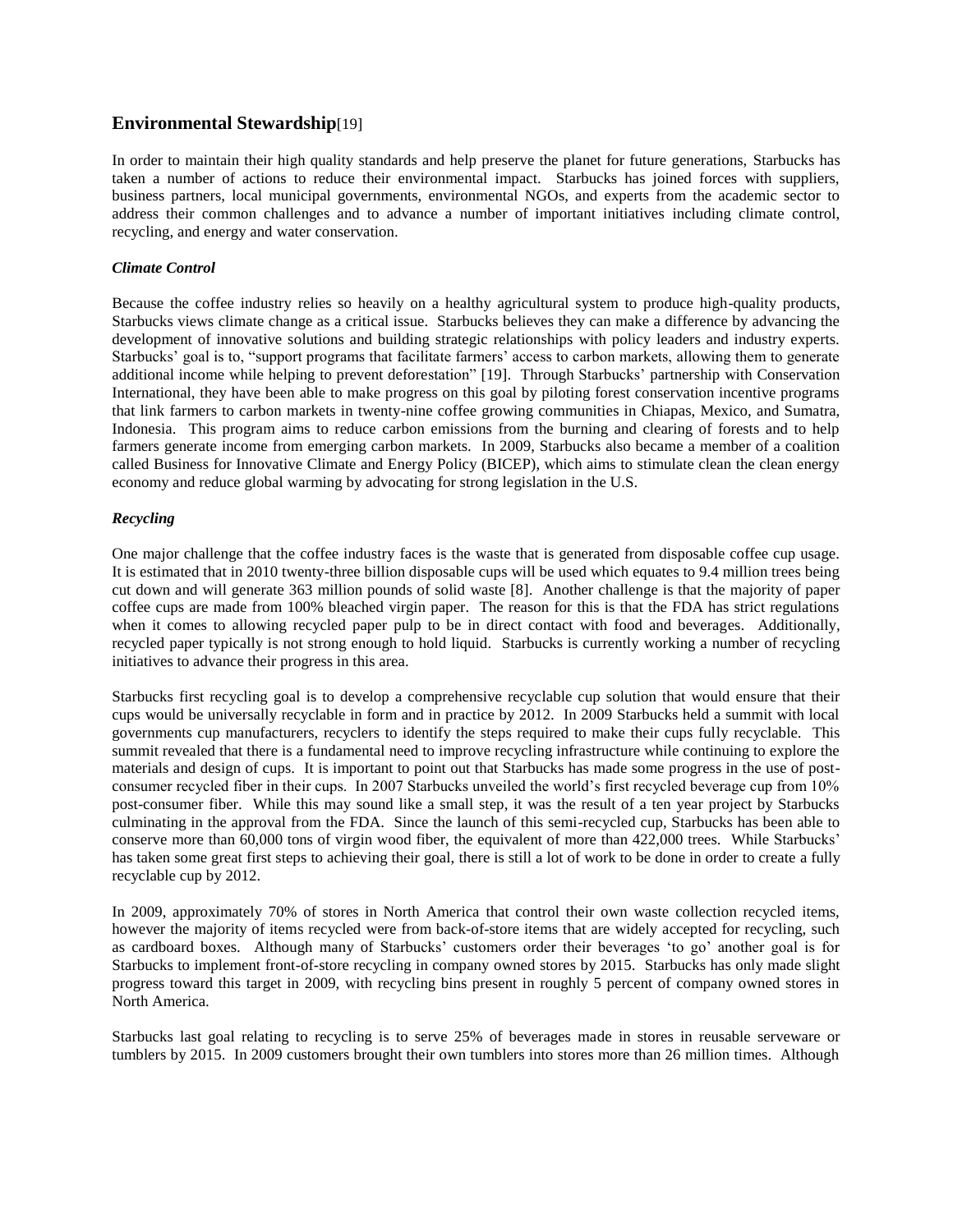serveware and tumbler use accounted for only 1.5% of total beverages served in 2009, this shift in behavior kept nearly 1.2 million pounds of paper out of landfills.



Starbucks is rewarding customers for tumbler use by offering a beverage discount. Starbucks realizes that they will need to work hard to reach their goal of 25% usage by 2015.

#### *Energy Reduction*

Energy usage accounts for roughly 80% of Starbucks' carbon footprint, making it their greatest opportunity for improvement. In 2008, Starbucks announced a goal of reducing its energy consumption by 25% in company owned stores by 2010. Starbucks has focused on lighting efficiencies to help achieve this goal. They began looking into the substitution of incandescent and halogen lighting with LED lighting in 2008, however found that at that time there were no commercially available LED products that met their aesthetic and functional requirements. As a result, they turned to General Electric to identify a solution. With input from Starbucks, GE was able to develop a highly energy efficient LED product that worked with the in-store design approach and fit into existing fixtures. Starbucks began implementing the LED lighting conversion program and completed installation in more than 1,000 stores by 2009.



Although their electricity use decreased by only 1.7% from 2008 to 2009, Starbucks is projecting a considerable reduction following global implementation of the LED conversion project in 2010.

Starbucks' second goal relating to energy usage is to purchase renewable energy equivalent to 50% of the electricity used in company stores by 2010. In 2009 Starbucks purchased renewable energy certificates equivalent to 25% of their electricity use.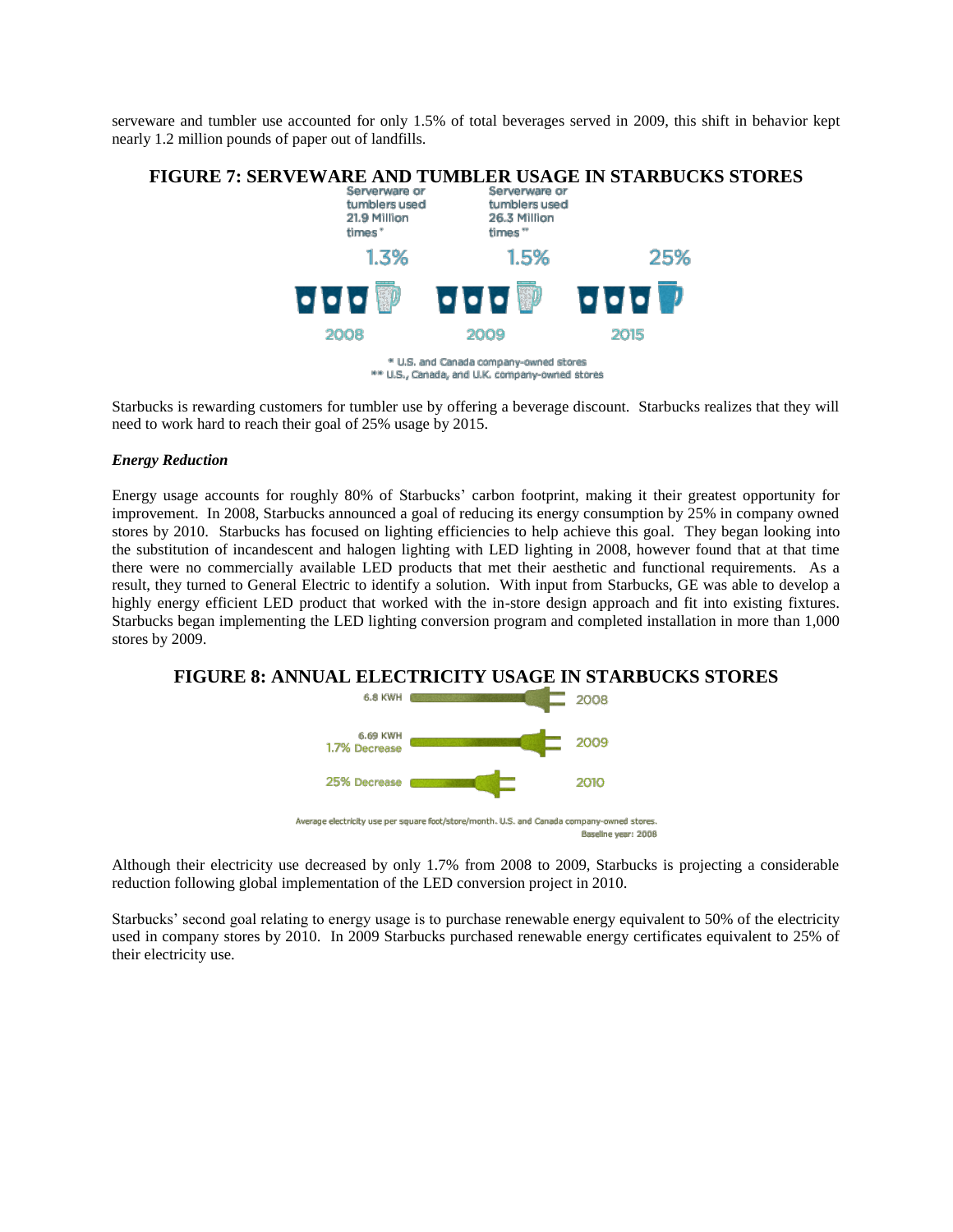## **FIGURE 9: SHARE OF RENEWABLE ENERGY USAGE IN STARBUCKS STORES**



Starbucks believes that they are on track to reach their goal of increasing their renewable energy purchases to 50%.

#### *Water Reduction*

Of all the resources on which the coffee industry relies, water is one of the most vital. The majority of water that is used in Starbucks stores is used to make coffee and tea beverages and to run equipment such as dishwashers and ice machines. In 2008 Starbucks announced its goal to reduce water consumption by 25% in company owned stores by 2015. In 2009 Starbucks conducted a water footprint audit to analyze water usage. Findings from the study helped Starbucks identify focus areas to enable them to reach their goal by 2015. Dipper wells, otherwise known as sanitizing sinks, were found to cause considerable water waste and were pointed out as an area of opportunity. These fixtures used a continuous stream of running water to rinse away food residue and to keep utensils clean, and to prevent bacterial growth. Starbucks began installing manually operated hand-meter faucets in the US. This mechanism saves approximately 150 gallons of water per store per day. The implementation of these manual faucets has allowed Starbucks to reduce its water usage by 4.1% in 2009, and has put Starbucks on track to reach its goal of 25% reduction by 2015.

# **FIGURE 10: ANNUAL WATER USAGE IN STARBUCKS STORES**



Average water use per square foot/store/month. U.S. and Canada company-owned stores Baseline vear: 2008

Starbucks is currently assessing the opportunity to roll out the manual faucets more broadly. In locations where they are not available yet, stores are adopting practices including using spoons once and setting them aside to be cleaned and sanitized with other dishes.

### **Community Involvement**[19]

Starbucks is committed to helping communities thrive, regardless of if it is on the farms that grow coffee or in the neighborhoods where their stars are located. One of Starbucks' overall community involvement goals is to rally their partners and customers to contribute more than one million hours of community service by the year 2015. Starbucks is aiming to achieve this goal by facilitating community efforts in which their employees and customers can participate. In 2009, at the Starbucks leadership conference in the US, nine thousand partners contributed more than 36,000 hours of service to help rebuild the city of New Orleans following the devastation of Hurricane Katrina.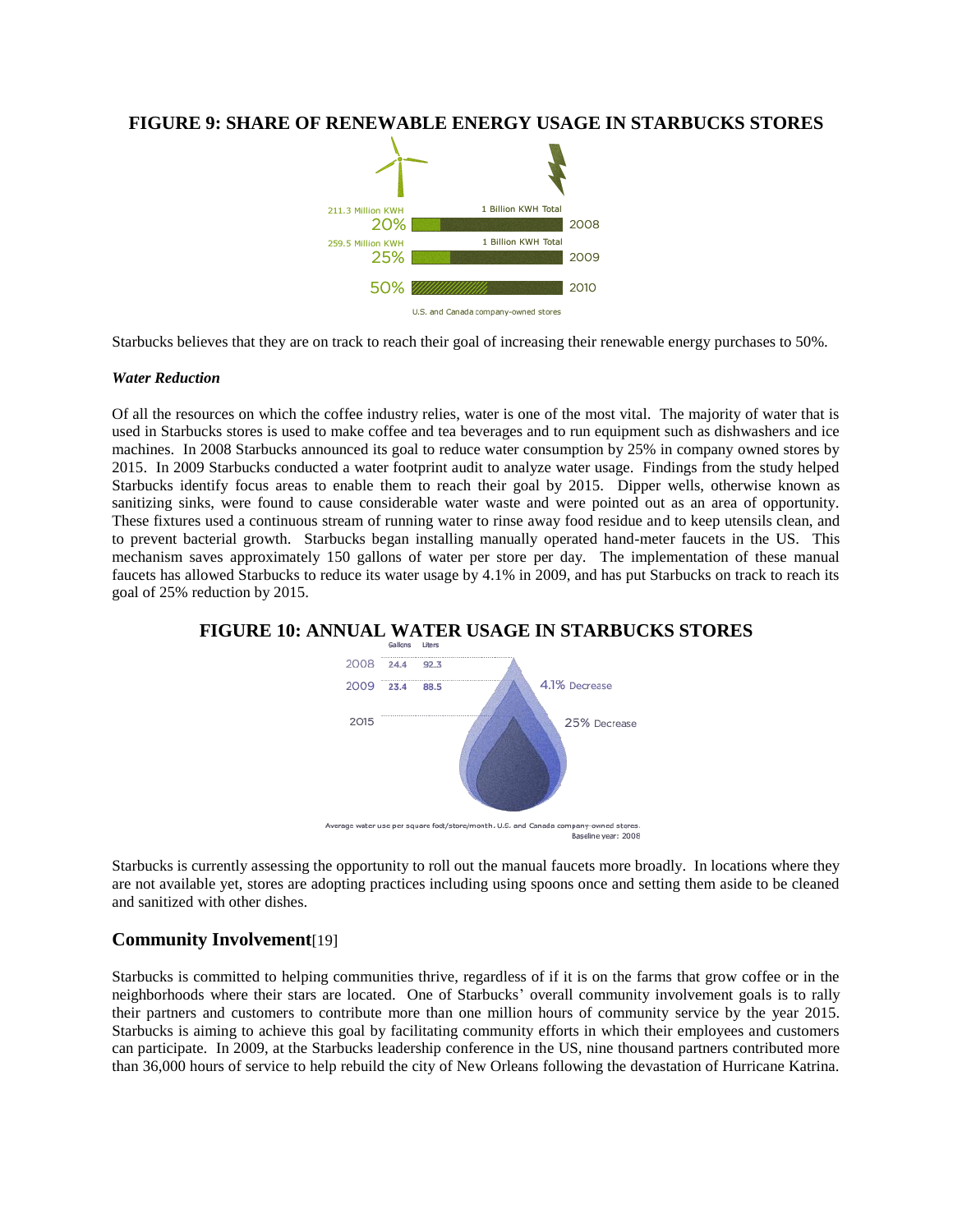In total, Starbucks' partners and customers around the world contributed more than 186,000 hours of community service in 2009.



\* U.S. and Canada only \*\* Global representation. The 2009 community service hours total does not reflect Youth Action Grant activities.

Unfortunately this represents a 24 percent decrease compared to 2008, which Starbucks attributes to global economic changes that required a realignment of the business and limited the capacity to coordinate community service activities. Starbucks still has a long way to go to achieve their goal of one million hours by 2015.

Another goal Starbucks has is to engage 50,000 young people to innovate and take action in their communities by 2015. Starbucks believes this initiative will encourage problem solving, help participants gain valuable life skills, and give partners and customers another opportunity to support local causes. In 2009 Starbucks awarded \$2 million in Starbucks Shared Planet Youth Action Grants, which enabled them to engage more than 20,000 young people in community activities. This has allowed Starbucks to reach 42 percent of their 2015 goal. One of the 2009 recipients was the Food Project Internship Program, which involves young people in entrepreneurial ventures to create personal and social change through sustainable agriculture. In 2009, Starbucks contributions including volunteer service, youth engagement, natural disaster relief, and other efforts totaled more than \$17 million.

## **CONCLUSION**

Coffee affects the lives of over 25 million farmers in more than 70 countries around the world, many of which are developing regions [1]. The coffee value chain is made up of the four main phases: Cultivation, Processing, Roasting, and Consumption. Each phase in the process has environmental, social, economic and governance issues that affect the future sustainability of extracting the coffee bean. Traditional coffee production methods can often adversely affect the surrounding environment through the use of harmful chemicals and unnecessary deforestation. Social issues arise due to poor labor practices combined with unfair wages and low prices of coffee.

Over the past decade agriculture sustainability standards have grown in popularity due to an increased interest in the economic health of developing countries as well as the realization that agricultural expansion represents the greatest threat to biodiversity. Coffee is one of the first internationally traded products where joint efforts were undertaken to develop standards and processes that address these socio-economic and environmental concerns [10]. The most important voluntary regulatory systems in the coffee sector include: the Sustainable Agriculture Information (SAI) Platform, the Common Code for the Coffee Community, and third party certifications including Organic, Fair Trade, Rainforest Alliance, and Utz Certified.

Large coffee producers have also adopted sustainability standards across each stage of the value chain. Starbucks has a long history of doing business in ways that are socially, environmentally, and economically responsible. In 2008, Starbucks created the 'Shared Planet' initiative in which they set goals in areas where they believed they could have the greatest impact: ethical sourcing, environmental stewardship, and community involvement. Starbucks has done a great job monitoring these goals and is on track to meet the majority of them in 2014.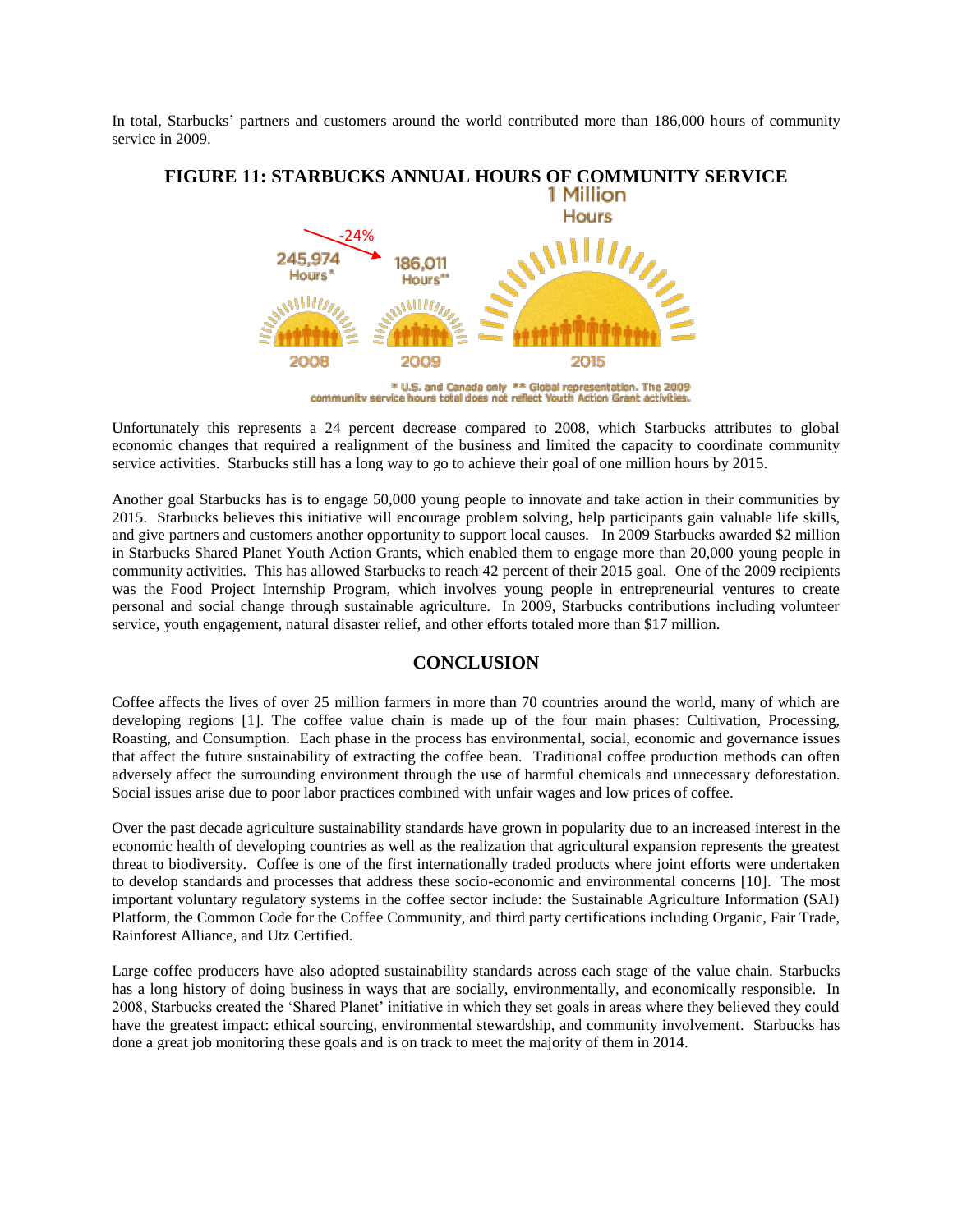Starbucks has been recognized for many of its achievements with its sustainability initiatives. In 2005, The World Environment Center (WEC) selected Starbucks Coffee Company to receive its 21st Annual Gold Medal for International Corporate Achievement in Sustainable Development within the specialty coffee industry. This leadership was demonstrated by Starbucks development of Coffee and Farmer Equity (C.A.F.E.) Practices, a set of environmentally, socially, and economically responsible coffee buying guidelines created in conjunction with Conservation International that are designed to contribute positively to the livelihoods of coffee farmers while placing an emphasis on environmental conservation and supply chain transparency. The WEC Gold Medal Award is one of the most prestigious ways of recognizing a global company's ongoing commitment to the practice of sustainable development. Only global manufacturing, processing or service corporations that can document well implemented, outstanding and sustained success are eligible to compete for the award. A potential applicant company must demonstrate global vision and a commitment to sustainable development through innovative application of policies, and international economic, environmental, and social responsibilities [20]. In 2010, The Ethisphere Institute, a leading international think-tank dedicated to the creation and sharing of best practices in business ethics, corporate social responsibility, and sustainability, named Starbucks one of the 'World's Most Ethical Companies'. The World's Most Ethical Companies designation recognizes companies that truly go beyond making statements about doing business 'ethically' and translate those words into action. The World's Most Ethical Company designation is awarded to those companies that have leading ethics and compliance programs, particularly as compared to their industry peers. Starbucks was the only recipient of the award in the Restaurant and Café category [21]. Although Starbucks purchases only two percent of the world's coffee, it is clear that it has used its position in the global marketplace to demonstrate how innovation in combining corporate social responsibility and business strategy can lead to long-term economic and environmental sustainability.

#### **REFERENCES**

- [1] Petit, N. (2007). Ethiopia's coffee sector: a bitter or better future. *Journal of A g r a r i a n C h a n g e* , *7* ( 2 ) .
- [2] Tuvhag, E. (2008). A value chain analysis of fairtrade coffee. Informally published manuscript, Department of Economics, Lund University.
- [3] Salamone, R. (2003). Life cycle assessment to coffee production: investigating environmental impacts to aid decision making for improvements at company level. *Food, Agriculture & Environment*, 1.
- [4] Coffee All Ground Up. Sustainability: social risks. Retrieved from http://library.thinkquest.org/04oct/01639/en/sustainability/social/risks/index  $.$ ht m
- [5] International Trade Centre. The coffee guide: niche markets, environment, and social aspects. Retrieved from http://www.thecoffeeguide.org/
- [6] Coffee Research Institute. (2010, April 10). *Starbucks and Transfair USA* enter into breakthrough alliance to promote fair trade certified coffee. R e trie v e d<sup>erect</sup>ries en el commune de la commune de la commune de la commune de la commune de la commune de la commune de la commune de la commune de la commune de la commune de la commune de la commune de la commune http://www.coffeeresearch.org/politics/Starbucks%20Fairtrade.htm
- [7] Schmidt, K. (2008). Mitigating the environmental impact of coffee roasting. *Proceedings of the National Coffee Association Convention,* http://www.ncausa.org/files/public/Mitigating the Environmental Impact of C o f f e e R o a s t i n g . p d f
- [8] Sustainability is Sexy. *The basic problem with coffee cups*. Retrieved from http://sustainabilityissexy.com/facts.html